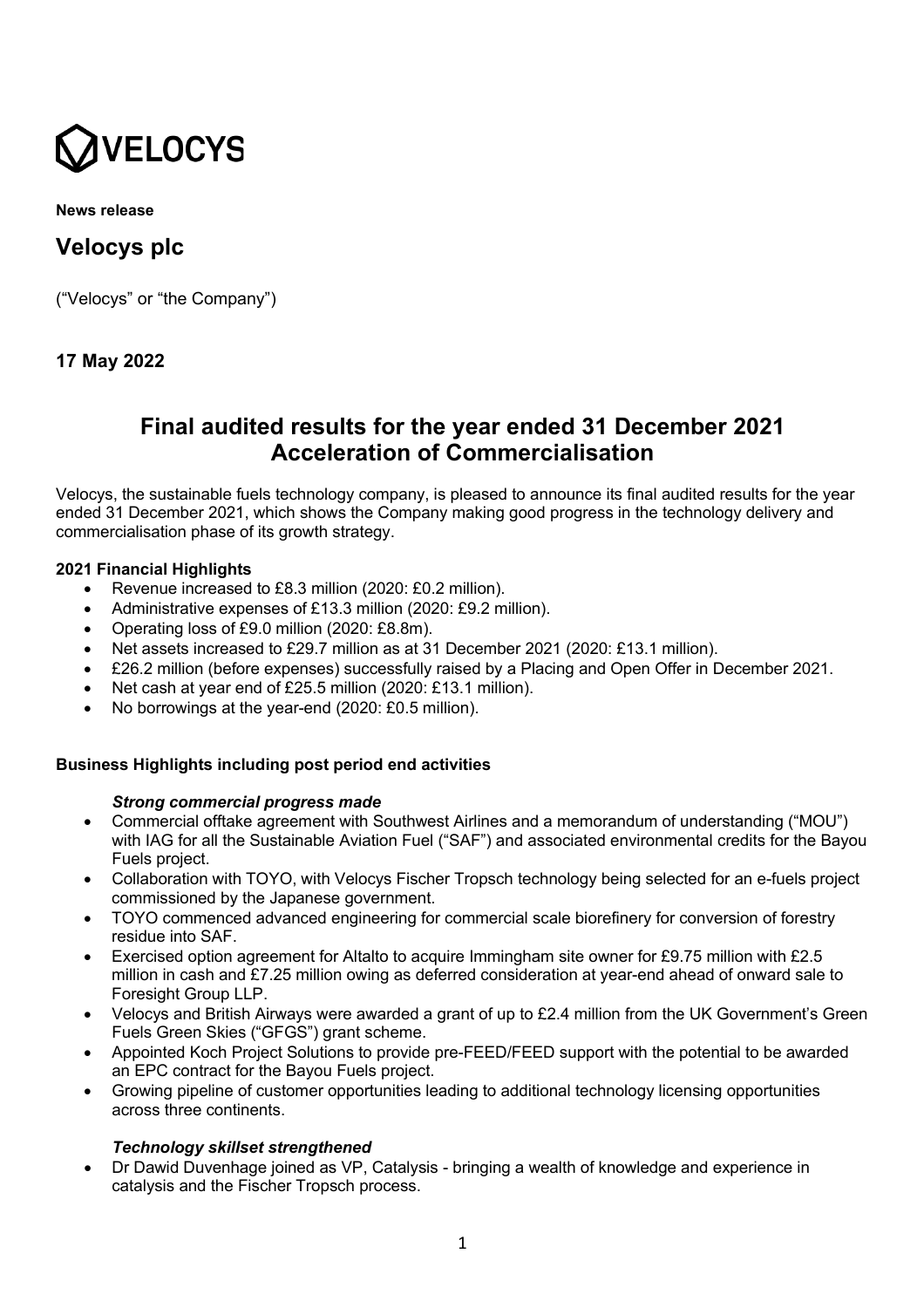# *Post period end*

- In March 2022 onward sale of Altalto project site owner to Foresight Group LLP for £9.75 million settling the deferred consideration and repaying Velocys the £2.5 million paid in December 2021 alongside securing a three-year option to repurchase the site owning company and a right of first refusal for Foresight to invest up to £100 million into the Altalto project.
- Altalto Joint Development agreement and Altalto option agreement with British Airways plc extended to 31 March 2023.
- In March 2022 a 15-year lease for a modern sustainable technical centre in Ohio was signed for a new building purpose built to suit Velocys' technical needs in catalysis services, microchannel reactor core assembly and technology licensing.

# **Henrik Wareborn, CEO of Velocys, said:**

"Velocys offers a decarbonisation solution to the aviation industry and is now firmly in the technology delivery and commercialisation phase of our growth strategy. We have a growing pipeline of new customer opportunities spanning multiple continents, which have developed in response to client specific net zero targets in countries that are ahead of the game on mandates and policy incentives.

"Our commercially demonstrated patented technology enables an alternative to fossil jet fuel with an ultra-low carbon intensity. In addition, our production pathway generates fuels with much lower sulphur oxide and particulate matter emissions. Synthetic drop-in fuel is the here and now solution, which requires no modification to aircraft or airport infrastructure.

"The synthetic fuel enabled by our technology will greatly benefit our customers, industry and society."

Certain information contained in this announcement would have constituted inside information (as defined by Article 7 of Regulation (EU) No 596/2014) prior to its release as part of this announcement.

#### **For further information, please contact:**

| <b>Velocys</b><br>Henrik Wareborn, CEO<br>Andrew Morris, CFO<br>Lak Siriwardene, Head of Communications & Sustainability                                                | +44 1865 800821  |
|-------------------------------------------------------------------------------------------------------------------------------------------------------------------------|------------------|
| Panmure Gordon (UK) Limited (Nomad and Joint Broker)<br>Hugh Rich (Corporate Broking)<br>Emma Earl (Corporate Finance)<br>John Prior (Corporate Finance)                | +44 20 7886 2500 |
| <b>Shore Capital Stockbrokers Limited (Joint Broker)</b><br>Henry Willcocks (Corporate Broking)<br>Toby Gibbs (Corporate Advisory)<br>James Thomas (Corporate Advisory) | +44 20 7408 4090 |
| <b>Radnor Capital (Investor Relations)</b><br>Joshua Cryer<br>lain Daly                                                                                                 | +44 20 3897 1830 |
| <b>Buchanan (Financial PR)</b><br><b>Helen Tarbet</b><br>Simon Compton                                                                                                  | +44 20 7466 5000 |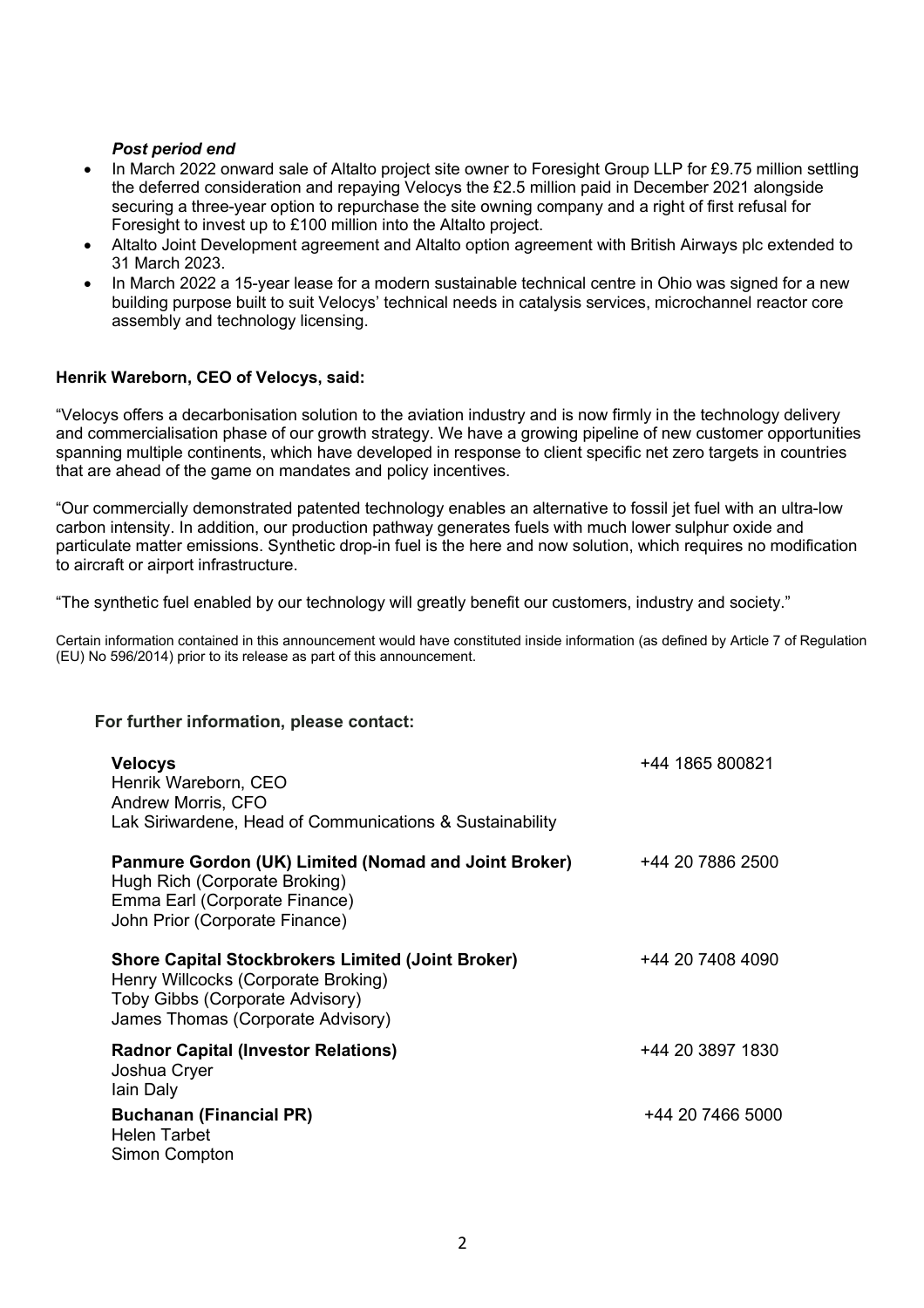#### **Notes to Editors**

Velocys is an international sustainable fuels technology company, traded on the AIM market of the London Stock Exchange ("AIM"), providing customers with a technology solution to enable the production of negative Carbon Intensity synthetic, drop-in fuels from a variety of waste materials. Synthetic fuel is the only commercially available, permanent alternative to fossil aviation fuels. The Velocys technology is IP-protected in all major jurisdictions.

Two reference projects (Bayou Fuels, US, and Altalto, UK) are designed to accelerate the adoption and standardise the Velocys proprietary Fischer Tropsch ("FT") technology with an integrated end to end solution, including renewable power and carbon sequestration.

Velocys is enabling commercial scale synthetic fuel production in response to the clean energy transition, with significant additional positive air quality impacts.

[www.velocys.com](http://www.velocys.com/)

# **Chairman's statement**

The year saw a strong performance from Velocys towards its financial, commercial, and technical objectives.

We adapted in 2020 to working remotely and effectively during the pandemic without losing momentum and we built on this learning in 2021 to ensure seamless customer delivery during the year. The Company achieved another year with zero lost time incidents across all three sites, a health and safety record of real note.

The past twelve months have seen greatly increased engagement and deeper commitments from leading global organisations to support policy objectives aimed at reducing greenhouse gas emissions and driving an increase in the use of renewable energy.

The 2021 United Nations Climate Change Conference ("COP26") saw further commitment to support sustainable aviation with the launch of the International Aviation Climate Ambition Coalition ("IACAC") where 26 member states, including the UK, pledged to work together to support the adoption of global goals for international aviation CO2 emissions by the International Civil Aviation Organization and to support specific measures to reduce aviation emissions including sustainable aviation fuels.

To make meaningful progress, there must be increased collaboration and innovation from all sides. Industry players with proven technologies need to work alongside policy makers at a governmental level and with other key stakeholders to drive the necessary change to address aviation emissions by including these emissions in their national climate targets – something the UK, who led the declaration, committed to itself earlier this year.

Velocys' versatile and innovative technology adds significant IP and optimisation to the Fischer Tropsch ("FT") process and is ideally placed to play a key role in supporting the international decarbonisation agenda.

#### **Board**

After nine years of service to the Company, Sandy Shaw stepped down from the Board at the 2021 AGM. Following an extensive search, we have strengthened the Board with the appointment of two new Non-Executive Directors: Ann Markey and Tom Quigley. Both Ann and Tom bring significant financial and operational experience to the Board at a time when the Company is looking to progress towards securing funding for the next stage of development for its UK and US reference projects and to build our technology delivery capability to satisfy the ever-growing global demand.

We have taken the opportunity to strengthen the Board's oversight of the Company's risk management and sustainability activities by establishing a Risk and Sustainability Committee, chaired by Darran Messem. The Audit Committee is now chaired by Ann Markey, and the Remuneration Committee is chaired by Tom Quigley.

In February 2022, Andrew Morris, CFO, advised the Board of his intention to leave Velocys in Q2 2022 in order to pursue other career opportunities. Andrew has played a key role in strengthening and consolidating the finance function of the Company and the Board is grateful for his service and his commitment. The recruitment process of our next CFO is well underway.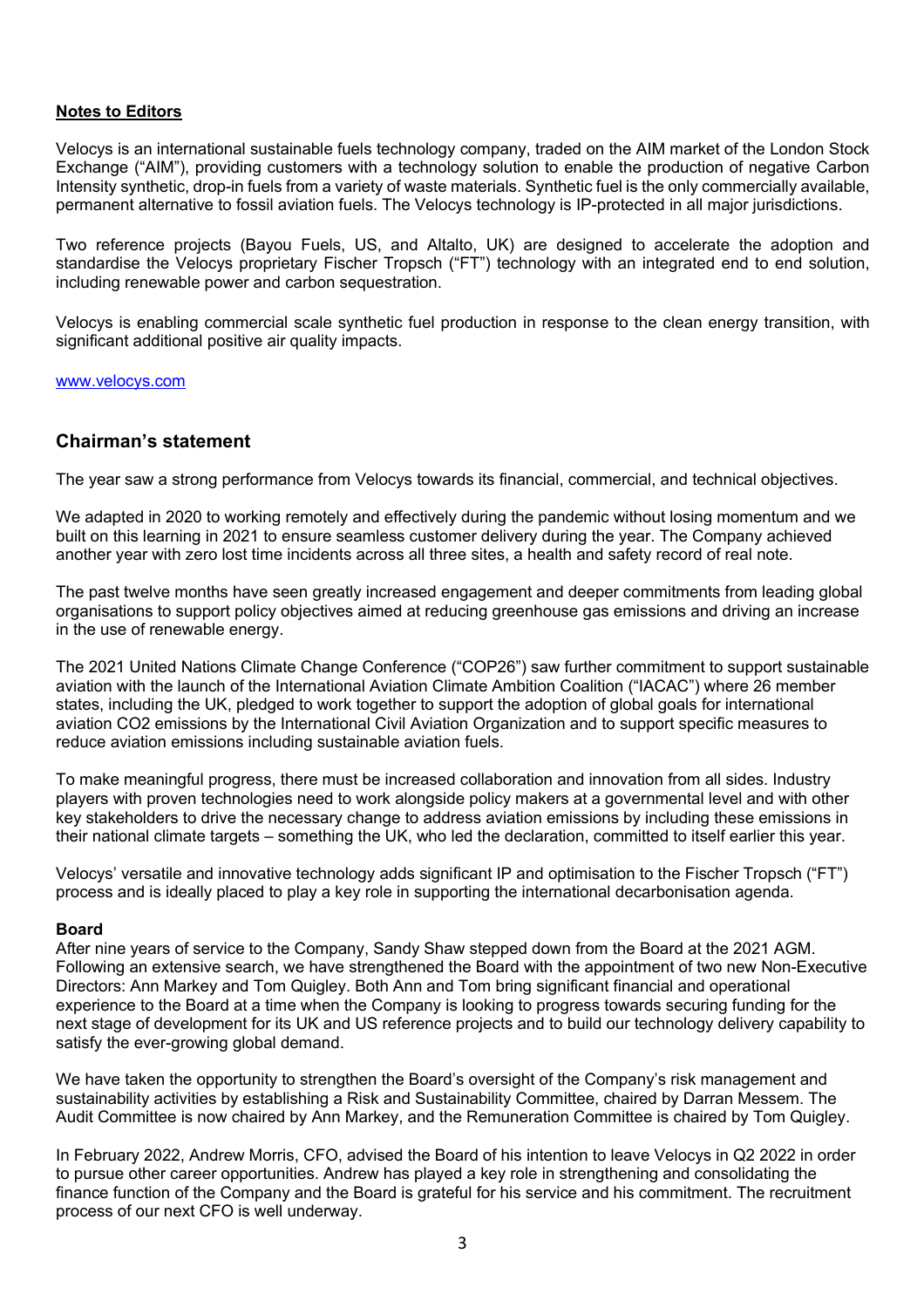# **Leadership**

David Bate was appointed General Counsel, Vice President Legal and Compliance in March 2021. David's most recent position was at Schlumberger where he was responsible for all legal support to the group's upstream asset portfolio covering M&A, business development, risk and project management, development financing and other regulatory matters.

Andy Bensley joined Velocys as the Global Head of Business Development and Technology Delivery in February 2022. He has 35 years of international experience in senior corporate, functional leadership and project delivery roles in both major international oil companies and EPC contractor organisations. In this newly created role, Andy will focus on the acceleration of the commercialisation of the Velocys technology in order to cultivate our global client pipeline and enhance our technology delivery capability.

Heinz Robota, VP Technology, is retiring from his role after 10 years at Velocys, having led the catalysis efforts from R&D through to commercial scale demonstration of Velocys' super active FT catalyst. Heinz will be succeeded by Dawid Duvenhage who has over 30 years' experience in catalyst development, scale-up and commercialisation. Heinz will continue to support Velocys as a member of our Senior Scientific Advisory Board.

#### **Outlook**

The recent successful placing and open offer will enable us to expand our reactor core assembly capability, ensuring that we will be able to meet strong customer demand for our technology, driven by SAF mandates. We also look forward to accelerating our reference projects in 2022.

A key focus will be to augment our commercial and business development function to serve a wide range of customers with an integrated, standardised service offering and a capital light licensing model deployed for biorefineries with integrated  $CO<sub>2</sub>$  sequestration as well as in the new e-fuels sector.

Through our established strategic alliances with our technology and engineering partners, we will be able to offer a fully integrated end to end solution for converting sustainable non-fossil feedstocks into SAF.

I would like to thank Henrik Wareborn, his leadership team and everyone at Velocys for their hard work and commitment in 2021. Their energy, enthusiasm and professionalism has enabled our strategic success during this important year for Velocys.

# **CEO's Report**

As a sustainable fuels technology company, Velocys has a solution to reduce greenhouse gas emissions in the aviation sector.

Our IP-protected technology enables the production of a synthetic fuel with the same chemical composition of fossil jet fuel and, as a drop-in fuel, utilises sustainable waste feedstocks, which have no alternative use such as forestry residue and municipal solid waste. It is a negative carbon intensity fuel with carbon sequestration and not only has the potential to support national fuel security initiatives but also delivers environmental improvements as a cleaner burning fuel.

Global opportunities for the Velocys technology are growing rapidly and with an international roster of blue chip customers, partners, and industry stakeholders, Velocys is well positioned with its integrated, standardised service offering.

Our intention is to take advantage of this opportunity by focusing on markets with the most advantageous regulatory tailwinds, expanding our business development function and offering our commercially demonstrated, IP-protected technology to a broad global customer base.

This year saw the achievement of a number of important objectives in our growth strategy, including multi-year offtake agreements with IAG (whose constituent airlines include British Airways, Aer Lingus, and Iberia) and Southwest Airlines; the selection of our technology for an e-fuels project commissioned by the Ministry of the Environment in Japan; and a successful £26.2m (before expenses) fundraise to enable us to accelerate our commercialisation strategy.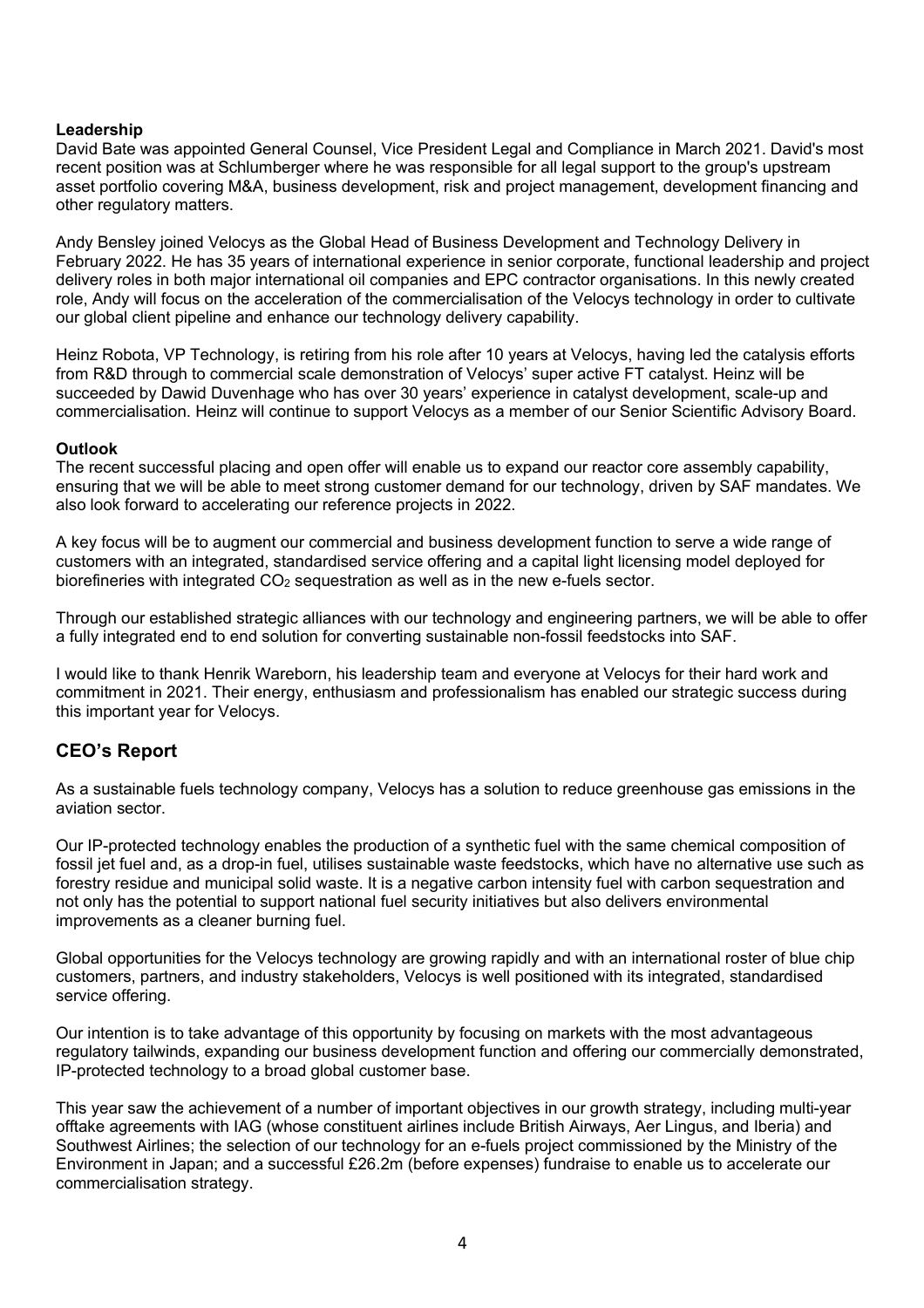#### **Commercial and operational achievements**

A significant validation of the Velocys technology occurred in the commercial flight by Japan Airlines in June 2021. The SAF used on the plane was produced at the NEDO1 demonstration in Nagoya, Japan, and synthesised in a Velocys FT reactor from gasified woodchips. This flight was the first commercial flight in the world to use SAF derived from woodchips and synthesised into aviation fuel. SAF's advantage is its availability for immediate use and its ability to be blended in existing airport fuelling systems without any segregation or modification of the jet turbines.

Our collaboration with TOYO was further strengthened with Velocys' FT technology being selected for an e-fuels project by a consortium of six leading Japanese companies. This validates an additional application of Velocys' technology for the "power to liquids" pathway whereby hydrogen and carbon gases are generated from "coelectrolysis" instead of gasification to be synthesised to liquid hydrocarbon fuels using Velocys' Fischer Tropsch Synthesis ("FTS").

TOYO also started the advanced engineering and design phase of a commercial scale biofuel refinery in Japan for conversion of forestry residue to SAF, which will be enabled by Velocys' FT technology.

Progress was made on the Bayou Fuels reference project in Mississippi, US, which has the intended nameplate capacity to produce 132m litres of SAF per year from woody biomass feedstock. In November 2021, Velocys announced 15- and 10-year offtake arrangements for all the SAF and the associated environmental credits expected to be generated by the Bayou Fuels Project with Southwest Airlines and IAG, respectively. These agreements represent a multi-billion-dollar balance sheet commitment for SAF by these two major airlines. They also underpin the financing of the construction capital for the Bayou Fuels biorefinery.

Work also continued on the Altalto project located in North East Lincolnshire, UK, with the intended nameplate capacity to produce 80m litres of SAF per year from municipal solid waste. As previously reported, the site has full planning permission, and its main commercial sponsor is British Airways. In December 2021, we exercised an option agreement to acquire Rula Developments (Immingham) Ltd, which owns the Altalto site. In line with our planned strategy to secure long term access to the Altalto site without significant capital outlay at this time, our announcement in March 2022 noted that Altalto sold Rula Developments to funds managed by Foresight Group LLP.

Velocys holds a three year repurchase option and Foresight has been granted first right of refusal for up to a £100m investment in the Altalto project. This is also in line with the rights of British Airways and other future investors. Further information is provided in the Financial Review. During the year, Velocys and British Airways were awarded a grant of up to £2.4 million from the UK Government's Green Fuels, Green Skies scheme, to accelerate the technical development of Altalto.

As the year closed, Velocys concluded an oversubscribed fundraise of £26.2 million (before expenses), with strong support from both existing and new shareholders. This capital raise will help us to accelerate our reactor and catalyst manufacturing capability during 2022 to unlock a steady growth of customer revenues and positive cash flow for Velocys.

I am very appreciative of the support shown by our current and new shareholders. Notably, we welcomed a number of high-profile UK and US institutional investors onto our register, some of which are now new major shareholders. I am grateful for the seamless and exceptional preparation and execution of our Placing by our joint brokers, Panmure Gordon and Shore Capital, at the end of a successful year for Velocys.

I would like to thank Andrew Morris and Heinz Robota, both of whom announced that they are stepping down, for all their dedication to Velocys. In addition, I am pleased to confirm the strengthening of our Management team during 2021 by the appointments of David Bate and Dr Dawid Duvenhage and, more recently, Andy Bensley as we continue our technical and commercial progress.

Above all, none of these accomplishments would have been possible without the dedication and expertise provided by the talented team at Velocys. I would like to thank everyone for their professionalism and commitment.

#### **Sustainability**

Velocys offers a sustainable technology solution to help meet the decarbonisation goals of our customers and partners as well as providing environmental benefits. All our employees play an important role in how we deliver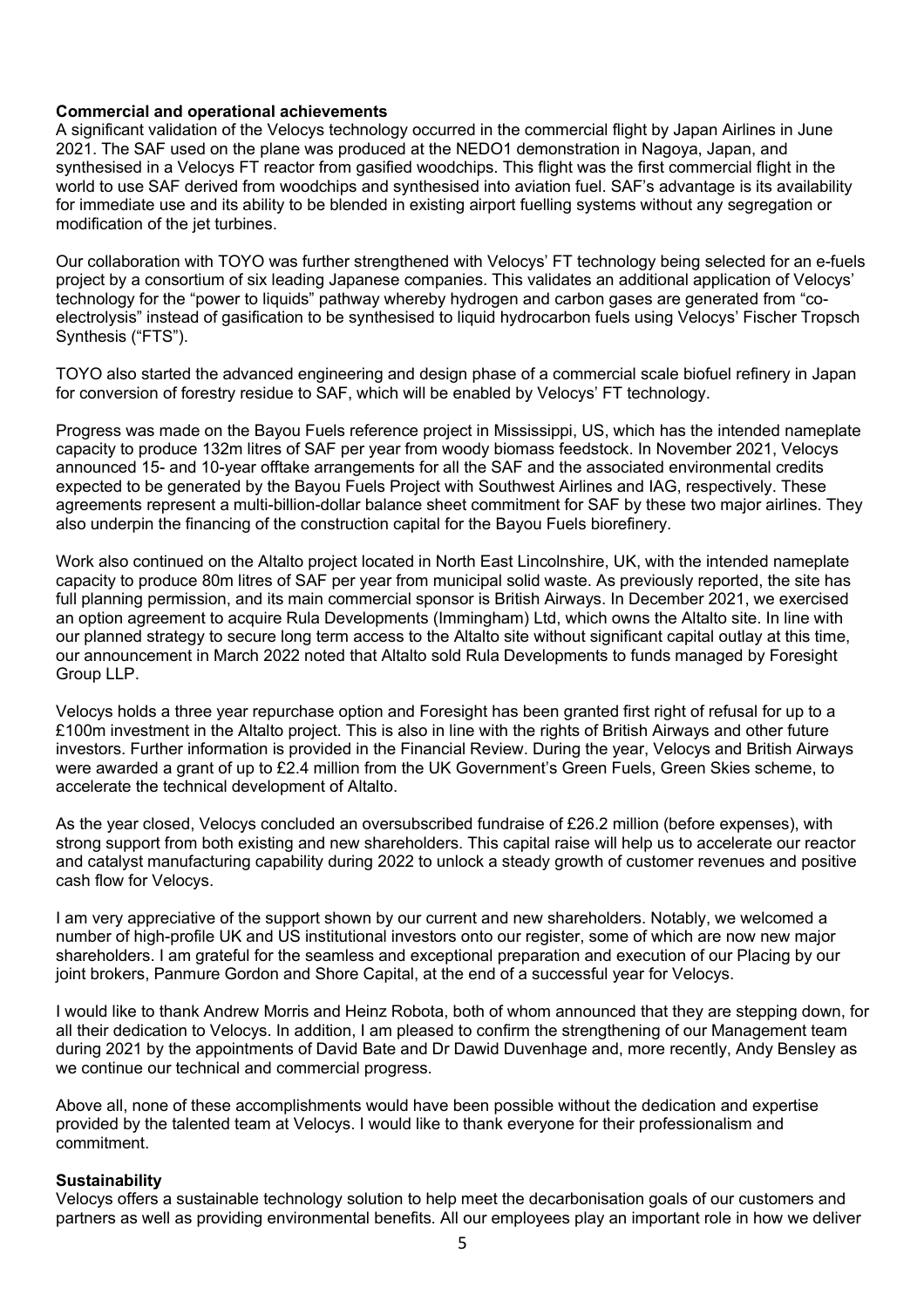sustainability both internally and externally and are fully committed to this ethos and practice. Positive steps were taken in 2021 with the creation of a Risk and Sustainability Committee and we established a cross functional team to develop a sustainability policy.

# **Summary**

Velocys is now well into our transition from R&D to technology delivery and commercialisation. Andy Bensley will help to lead this effort which includes responsibility to prepare our reference project in Mississippi for Front End Engineering and Design ("FEED") and into execution as well as deliver the Altalto project under the Joint Development Agreement ("JDA") with British Airways.

We have an exciting pipeline of customer opportunities which is increasing in response to mandates and policy incentives being enacted by governments around the world in pursuit of decarbonisation. We are seeing high levels of interest from well-established and well-funded customers with access to suitable sites and abundant sustainable feedstocks. The ability of our technology to use a range of feedstocks, provides opportunities for customers to utilise local sustainable resources, decreasing their reliance on imported crude oil and natural gas.

I look forward with confidence to another busy and successful year.

# **Financial Review**

With gross profits of £3.4m in 2021 and the successful oversubscribed fund raise of £26.2m (before expenses) the Company has the strength to support delivery of its reference projects and supply to its customers.

#### **Revenues**

The Company<sup>1</sup> recognised revenue of £8.3m (2020: £0.2m). The 2021 revenue primarily comprised sales of reactors and catalyst, and licensing fees earned from our first major commercial client contract which commenced in 2017. The Company satisfied the performance obligations within the contract in 2021 following expiry of all contractual obligations and therefore determined that it was appropriate to recognise the revenue and the associated cost of goods. The Company also provided engineering services in Japan and recorded £0.2m in respect of this work. Overall, the gross profit for the year ended 31 December 2021 was £3.4m (2020: £0.1m).

#### **Note**

1. Velocys plc is managed as a single operation and referred to as "the Company" or "Velocys" throughout the Strategic report. The "Company" or "Velocys" represents the consolidated results and Velocys plc refers to the parent company only.

#### **Expenses and income**

Administrative expenses increased by 44% to £13.3m (2020: £9.2m). In 2021, the Company was able to release £0.5m (2020: £3.0m) of the Altalto credit (being the advanced funding liability received from British Airways) against its operating costs as work was completed on the co-development project. Therefore, on a comparable basis, the Company's operating expenses have increased by approximately 13%.

Other income totalling £1.0m consisted of £0.5m from the forgiveness of a loan awarded under a US Federal Government stimulus package to support businesses during the COVID-19 crisis, £0.3m from the Green Fuels Green Skies ("GFGS") grant awarded by the UK Department for Transport in 2021 and £0.2m from the second tranche of the Future Fuels for Flight and Freight ("F4C") grant awarded by the UK Department for Transport. In 2020 other income of £0.4m mainly consisted of £0.3m from the first tranche of the F4C grant.

#### **Operating losses**

Operating losses of £9.0m were in line with the previous year (2020: £8.8m).

#### **Net assets and cash**

The net assets of the Company were £29.7m, which is an increase of £16.6m compared to 2020. This increase was principally the result of an increase in cash of £12.5m, and non-current assets (less the related outstanding deferred consideration) of £2.5m. There was also a reduction in deferred revenue and the related costs which increased net assets by £2.9m. The net cash inflow to the Company in 2021 was £12.8m (2020: £9.2m) principally being cash generated from financing activities of £24.2m, attributed to £24.6m received net of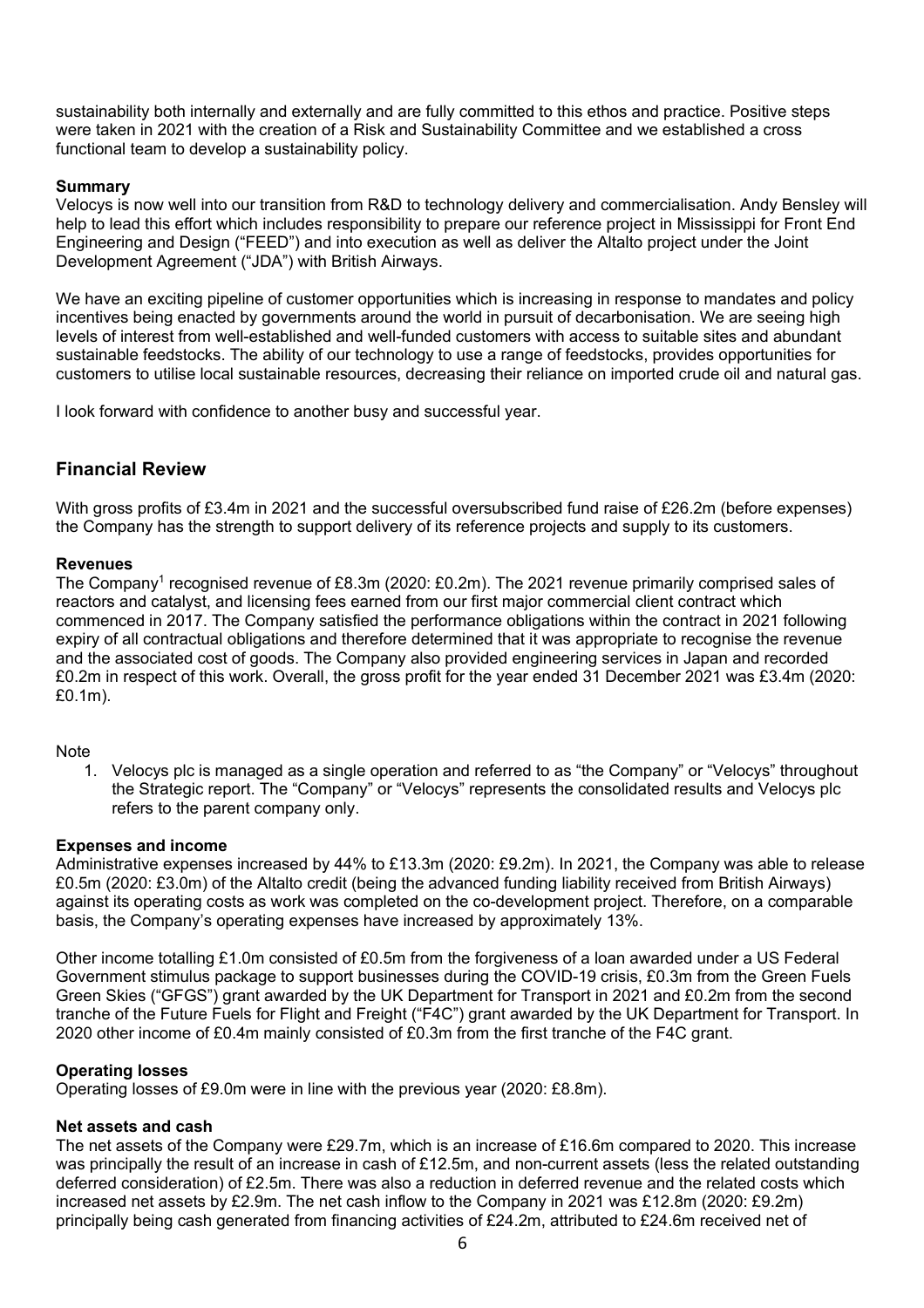expenses from the fund raise completed in December, less £3.2m used in investing activities and £8.1m used in operating activities. The Company continues to carefully manage its underlying cost base and spends prudently on strategy implementation. The Company incurs a proportion of its expenses in US dollars and has exposure to the US dollar exchange rate. This is hedged to the extent possible by holding cash reserves in US dollars. In addition, the majority of the Company's income is currently invoiced in dollars.

### **Acquisition of Rula Developments (Immingham) Ltd**

In December 2021, Altalto Immingham Ltd, a 100% subsidiary of the Company, exercised an option to purchase Rula Developments (Immingham) Ltd. ("RDIL"), a property development company, with an initial part-payment of £2.5m. RDIL owns the site of the proposed Altalto project, near Immingham in North East Lincolnshire, which is being jointly developed with British Airways and Velocys. The total consideration to acquire RDIL comprised a cash payment of £2.5m in December 2021 and a further deferred consideration amount of £7.25m, which has been recorded in current liabilities. The deferred consideration was settled in March 2022 when RDIL was sold to Foresight Group LLC.

The value of the net assets acquired was £9.8m. Further details are provided in note 2.

# **Impairment assessment**

There has been no change in the Board's assessment of the long-term potential of the Company's in-process technology assets, and therefore there has been no impairment or reversal of previous impairments of the Company's assets in 2021.

The recoverable value is determined by comparing the higher of the value in use and the fair value less costs of disposal. Previously, given the early stage of the Company's commercialisation plans, the share price of the parent Company was deemed the most accurate indicator of value. The market capitalisation value at 31 December 2021 was £103.1m compared to £108.0m at the previous year end. The Company's net assets were £29.7m (2020: £13.1m).

Alongside the share price of the parent Company, the Board also considers changes in a number of other indicators including:

- The present value of estimated future net cash flows, using the Company's internal forecasts;
- Global demand forecasts for sustainable aviation fuel;
- Government policy support and commitments for carbon reduction;
- Potential competing technologies; and
- New commercial arrangements signed during the year.

In November 2021, the Company entered into its first offtake agreement, with Southwest Airlines ("Southwest"), for two thirds of the sustainable aviation fuel to be produced at the planned Bayou Fuels biorefinery project. A memorandum of understanding with International Consolidated Airlines Group S.A. ("IAG") was also concluded. Whilst these two long-dated fuel offtake arrangements provide a high level of confidence of revenue for the Bayou Fuels project, which is an important step towards enabling capital financing for construction, until new commercial orders for the Company's reactors and catalyst are in place, this indicator alone is not considered sufficient to support a reversal of previous impairments.

The parent company, Velocys plc, has both equity and debt investments in its subsidiaries, which are compared to the recoverable amount. The impairment assessment of equity investments totalling £9.2m (compared to the parent company's market capitalisation value of £103.1m) showed that no impairment indicators were identified and, as a result, no impairment was recognised (2020: £nil).

The parent company also assessed total loans of £22.6m due from its subsidiaries and as a result recorded a provision for expected credit losses ("ECL") of £2.0m (2020: £1.8m). The total ECL provision of £3.9m is eliminated on consolidation and therefore is not seen in the consolidated financial statements.

#### **Funding**

In December 2021 Velocys raised a total of £26.2m (before expenses) via a Placing and Open Offer. With this successful fundraise, the financial statements have been prepared on the going concern basis.

The Company's cash forecast includes the use of the net proceeds of the capital raising to: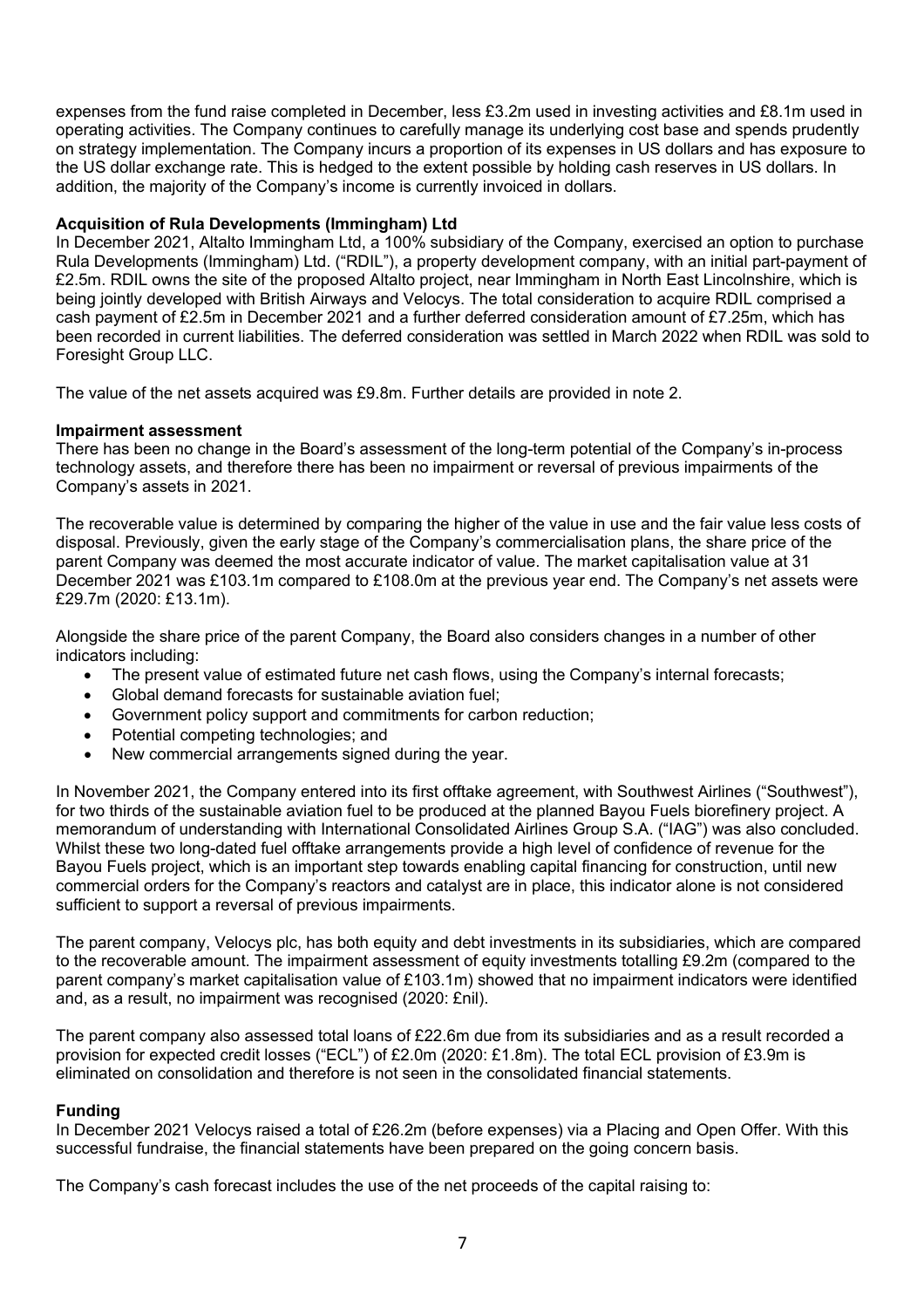- Invest in manufacturing capability to enable output of at least 12 reactors per year and in addition the build-up of reactor parts inventory to expedite commissioning of the manufacturing equipment;
- Complete work on the Bayou Fuels and Altalto reference projects to the point of securing external investment into the detailed engineering stage;
- Support process guarantees and equipment warranties required by clients;
- Strengthen the Company's business development function; and
- Provide the working capital to support the Company's projected running costs.

#### **Going Concern**

The directors are confident that the funding received in December 2021 is sufficient to enable the Company to support its activities for not less than the twelve months from the date of approval of these financial statements. The directors have therefore prepared the financial statements on a going concern basis. The financial statements do not include the adjustments that would arise if the Company and Velocys plc were unable to continue as a going concern.

# **Consolidated income statement**

for the year ended 31 December 2021

|                                                             |      | 2021      | 2020     |
|-------------------------------------------------------------|------|-----------|----------|
|                                                             | Note | £'000     | £'000    |
| <b>Revenue</b>                                              | 3    | 8,283     | 178      |
| Cost of sales                                               |      | (4,881)   | (101)    |
| Gross profit                                                |      | 3,402     | 77       |
| Administrative expenses                                     | 7    | (13, 331) | (9,238)  |
| Other income                                                | 6    | 956       | 400      |
| <b>Operating loss</b>                                       |      | (8, 973)  | (8,761)  |
| Finance income                                              | 4    | 34        | 6        |
| Finance costs                                               | 5    | (551)     | (850)    |
| Net finance costs                                           |      | (517)     | (844)    |
| Loss before income tax                                      |      | (9,490)   | (9,605)  |
| Income tax credit                                           |      | 1,049     | 810      |
| Loss for the financial year attributable                    |      |           |          |
| to the owners of Velocys plc                                |      | (8, 441)  | (8, 795) |
| Loss per share attributable to the owners<br>of Velocys plc |      |           |          |
| Basic and diluted loss per share (pence)                    | 9    | (0.78)    | (1.05)   |

# **Consolidated statement of comprehensive income**

for the year ended 31 December 2021

|                                                                                  | 2021<br>£'000 | 2020<br>£'000 |
|----------------------------------------------------------------------------------|---------------|---------------|
| Loss for the year                                                                | (8, 441)      | (8,795)       |
| Items that may be reclassified to the income<br>statement in subsequent periods: |               |               |
| Foreign currency translation differences                                         | 113           | (251)         |
| Total comprehensive expense for the year                                         |               |               |
| attributable to the owners of Velocys plc                                        | (8,328)       | (9.046)       |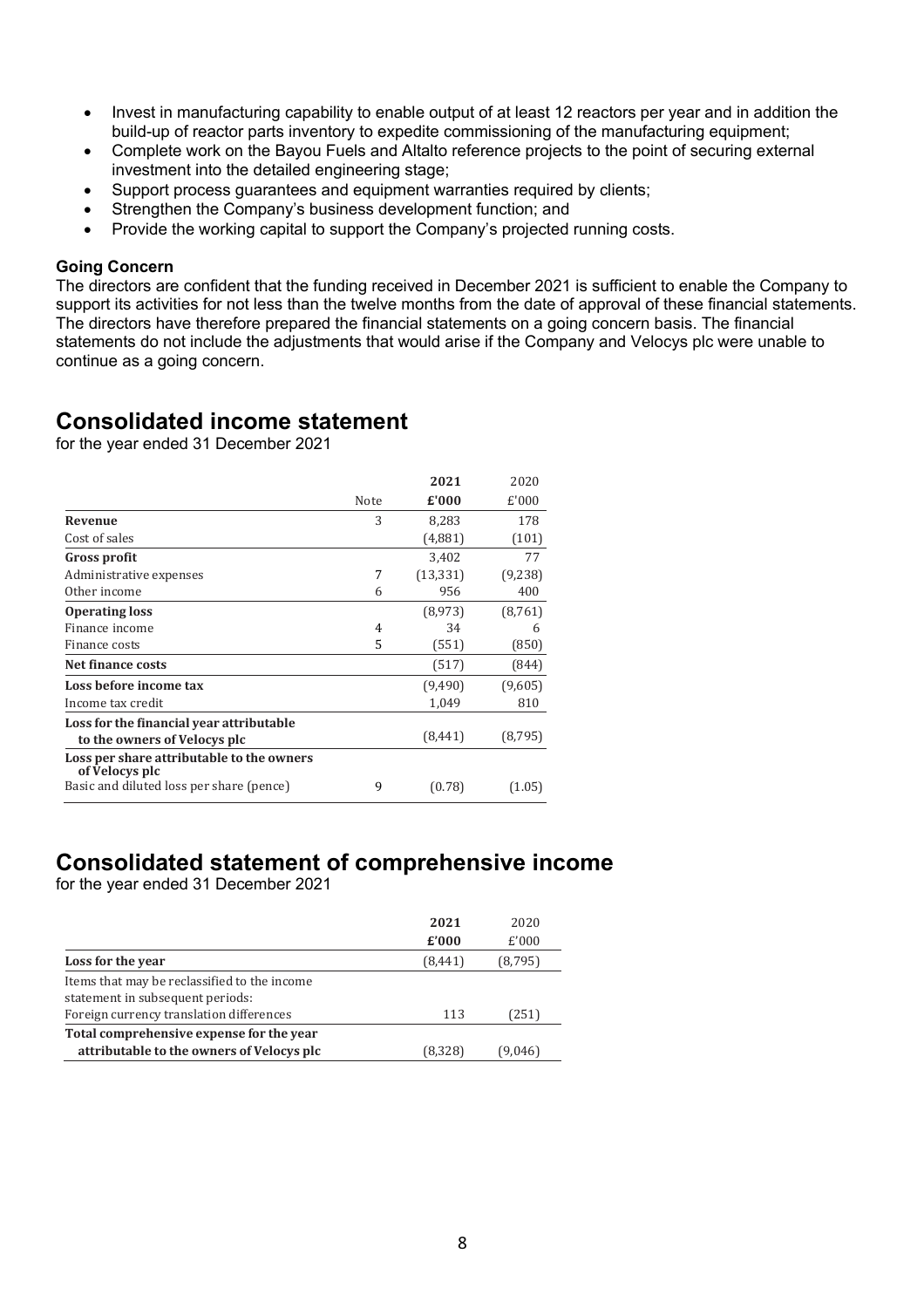# **Consolidated statement of financial position**

as at 31 December 2021

|                                                            | Note | 2021       | 2020       |
|------------------------------------------------------------|------|------------|------------|
|                                                            |      | £'000      | £'000      |
| <b>Assets</b>                                              |      |            |            |
| <b>Non-current assets</b>                                  |      |            |            |
| Intangible assets                                          | 10   | 1,086      | 740        |
| Property, plant and equipment                              | 11   | 11,006     | 1,479      |
| Right-of-use asset                                         | 12   | 500        | 653        |
|                                                            |      | 12,592     | 2,872      |
| <b>Current assets</b>                                      |      |            |            |
| Inventories                                                | 13   | 767        | 970        |
| Trade and other receivables                                | 14   | 1,274      | 6,182      |
| Current income tax asset                                   |      | 1,100      | 810        |
| Cash and cash equivalents                                  | 15   | 25,506     | 13,051     |
|                                                            |      | 28,647     | 21,013     |
| <b>Total assets</b>                                        |      | 41,239     | 23,885     |
| <b>Liabilities</b>                                         |      |            |            |
| <b>Current liabilities</b>                                 |      |            |            |
| Trade and other payables                                   | 16   | (2,969)    | (932)      |
| Lease liability                                            | 12   | (397)      | (470)      |
| Deferred consideration                                     |      | (7, 250)   |            |
| Borrowings                                                 |      |            | (152)      |
| Other liabilities                                          |      | (431)      | (474)      |
| Deferred revenue                                           | 17   | (326)      | (7, 774)   |
|                                                            |      | (11, 373)  | (9,802)    |
| Non-current liabilities                                    |      |            |            |
| Lease lability                                             | 12   | (189)      | (270)      |
| Borrowings                                                 |      |            | (371)      |
| Deferred revenue                                           | 17   |            | (382)      |
|                                                            |      | (189)      | (1,023)    |
| <b>Total liabilities</b>                                   |      | (11, 562)  | (10, 825)  |
| Net assets                                                 |      | 29,677     | 13,060     |
| Capital and reserves attributable to owners of Velocys plc |      |            |            |
| Called up share capital                                    |      | 13,936     | 10,642     |
| Share premium account                                      |      | 221,059    | 199,701    |
| Merger reserve                                             |      | 369        | 369        |
| Share-based payments reserve                               |      | 2,638      | 16,345     |
| Foreign exchange reserve                                   |      | 3,151      | 3,038      |
| Accumulated losses                                         |      | (211, 476) | (217, 035) |
| <b>Total equity</b>                                        |      | 29,677     | 13,060     |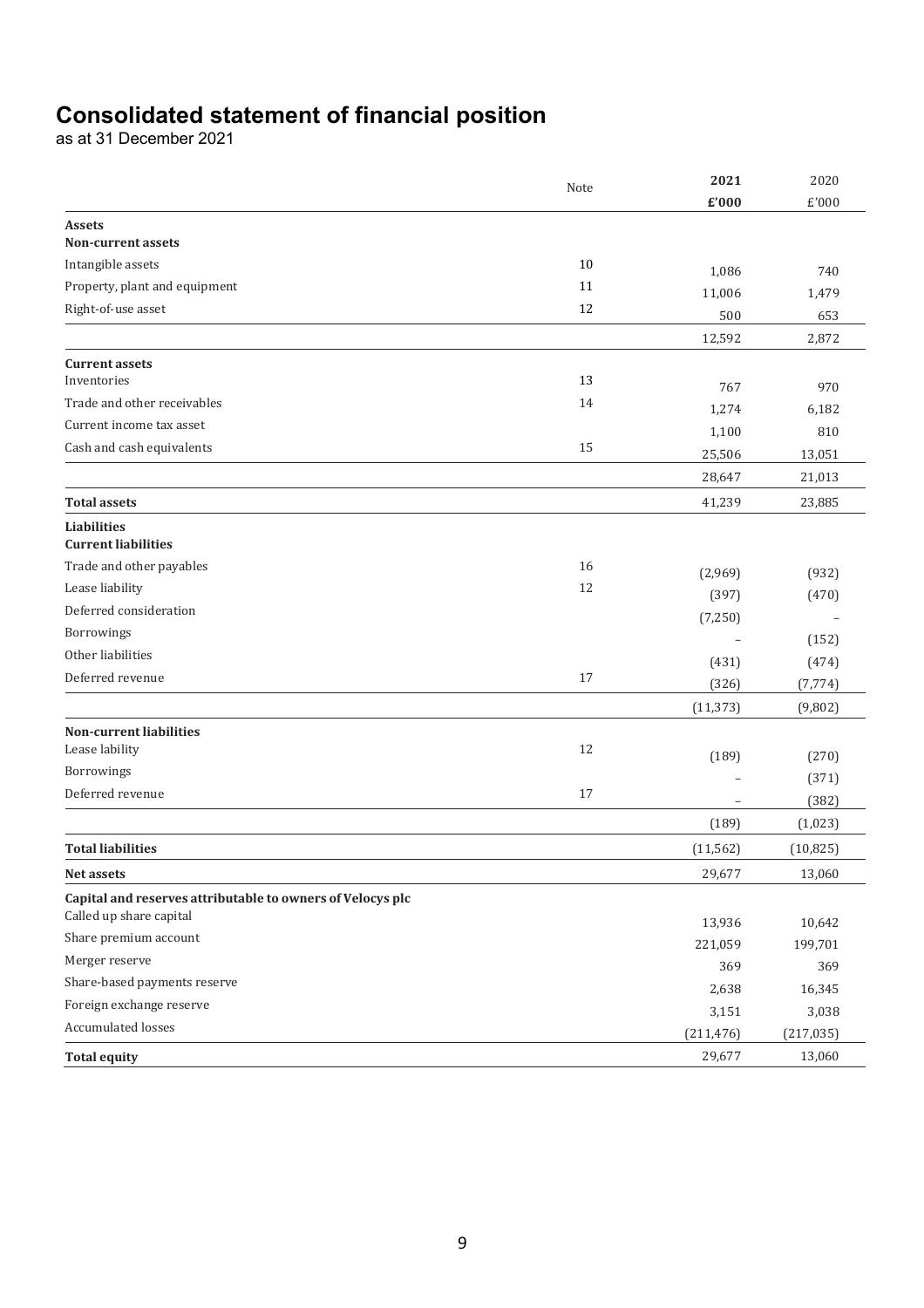# **Consolidated statement of changes in equity**

for the year ended 31 December 2021

|                                                      |                          |                          |                          | Share                    |                          |                          |          |
|------------------------------------------------------|--------------------------|--------------------------|--------------------------|--------------------------|--------------------------|--------------------------|----------|
|                                                      | Called up                | Share                    |                          | based                    | Foreign                  |                          |          |
|                                                      | share                    | premium                  | Merger                   | payment                  | exchange                 | Accumulated              | Total    |
|                                                      | capital                  | account                  | reserve                  | reserve                  | reserve                  | losses                   | equity   |
|                                                      | £'000                    | £'000                    | £'000                    | £'000                    | £'000                    | £'000                    | £'000    |
| <b>Balance at 1 January 2020</b>                     | 6,438                    | 184,256                  | 369                      | 16,225                   | 3,289                    | (208, 240)               | 2,337    |
| Loss for the year                                    |                          |                          |                          |                          |                          | (8, 795)                 | (8, 795) |
| Other comprehensive expense                          |                          |                          |                          |                          |                          |                          |          |
| Foreign currency translation differences             |                          |                          |                          |                          | (251)                    |                          | (251)    |
| <b>Total comprehensive expense</b>                   |                          | $\overline{\phantom{0}}$ | ÷,                       | $\equiv$                 | (251)                    | (8, 795)                 | (9,046)  |
| <b>Transactions with owners</b>                      |                          |                          |                          |                          |                          |                          |          |
| Share-based payments - value of<br>employee services |                          |                          |                          | 120                      |                          |                          | 120      |
| Net proceeds from share issues                       | 4,200                    | 15,437                   |                          |                          |                          | $\qquad \qquad -$        | 19,637   |
| Proceeds from options exercised                      | 4                        | 8                        | $\equiv$                 |                          |                          |                          | 12       |
| <b>Total transactions with owners</b>                | 4,204                    | 15,445                   | $\overline{\phantom{m}}$ | 120                      | $\overline{\phantom{m}}$ | $\overline{\phantom{a}}$ | 19,769   |
| <b>Balance at 31 December 2020</b>                   | 10,642                   | 199,701                  | 369                      | 16,345                   | 3,038                    | (217, 035)               | 13,060   |
| Balance at 1 January 2021                            | 10,642                   | 199,701                  | 369                      | 16,345                   | 3,038                    | (217, 035)               | 13,060   |
| Loss for the year                                    |                          | $\equiv$                 | ÷,                       | $\overline{a}$           | $\equiv$                 | (8, 441)                 | (8, 441) |
| Other comprehensive expense                          |                          |                          |                          |                          |                          |                          |          |
| Foreign currency translation differences             |                          | $\equiv$                 |                          | $\overline{\phantom{0}}$ | 113                      |                          | 113      |
| <b>Total comprehensive expense</b>                   | $\overline{\phantom{0}}$ | $\overline{\phantom{m}}$ | $\equiv$                 | $\equiv$                 | 113                      | (8, 441)                 | (8, 328) |
| <b>Transactions with owners</b>                      |                          |                          |                          |                          |                          |                          |          |
| Share-based payments - value of                      |                          |                          |                          | 293                      |                          |                          | 293      |
| employee services                                    |                          |                          |                          |                          |                          |                          |          |
| Transfer from share-based payments reserve           |                          |                          | $\qquad \qquad -$        | (14,000)                 | -                        | 14,000                   |          |
| Net proceeds from share issues                       | 3,278                    | 21,326                   |                          |                          |                          | $\equiv$                 | 24,604   |
| Proceeds from options exercised                      | 16                       | 32                       | $\overline{\phantom{0}}$ |                          | $\overline{\phantom{0}}$ |                          | 48       |
| <b>Total transactions with owners</b>                | 3,294                    | 21,358                   | $\overline{\phantom{a}}$ | (13,707)                 | $\overline{\phantom{0}}$ | 14,000                   | 24,945   |
| <b>Balance at 31 December 2021</b>                   | 13,936                   | 221,059                  | 369                      | 2,638                    | 3,151                    | (211, 476)               | 29,677   |

# **Consolidated statement of cash flows**

for the year ended 31 December 2021

|                                                                                                                        | Note | 2021    | 2020      |
|------------------------------------------------------------------------------------------------------------------------|------|---------|-----------|
|                                                                                                                        |      | £'000   | £'000     |
| Cash flows from operating activities                                                                                   |      |         |           |
| Operating loss                                                                                                         |      | (8,973) | (8,761)   |
| Depreciation and amortisation                                                                                          |      | 1,084   | 1,099     |
| Loss on disposal of intangible assets                                                                                  |      |         | 72        |
| Impairment of inventory                                                                                                |      | 118     | 270       |
| Share-based payments<br>Changes in working capital (excluding the effects of exchange<br>differences on consolidation) |      | 293     | 120       |
| Trade and other receivables                                                                                            |      | 4,908   | (4, 545)  |
| Trade and other payables                                                                                               |      | 2,037   | (399)     |
| Other liabilities                                                                                                      |      | (566)   | (2,330)   |
| Deferred revenue                                                                                                       |      | (7,830) | 2,124     |
| Inventory                                                                                                              |      | 85      | 2,092     |
| Cash consumed by operations                                                                                            |      | (8,844) | (10, 258) |
| Tax credits received                                                                                                   |      | 759     | 648       |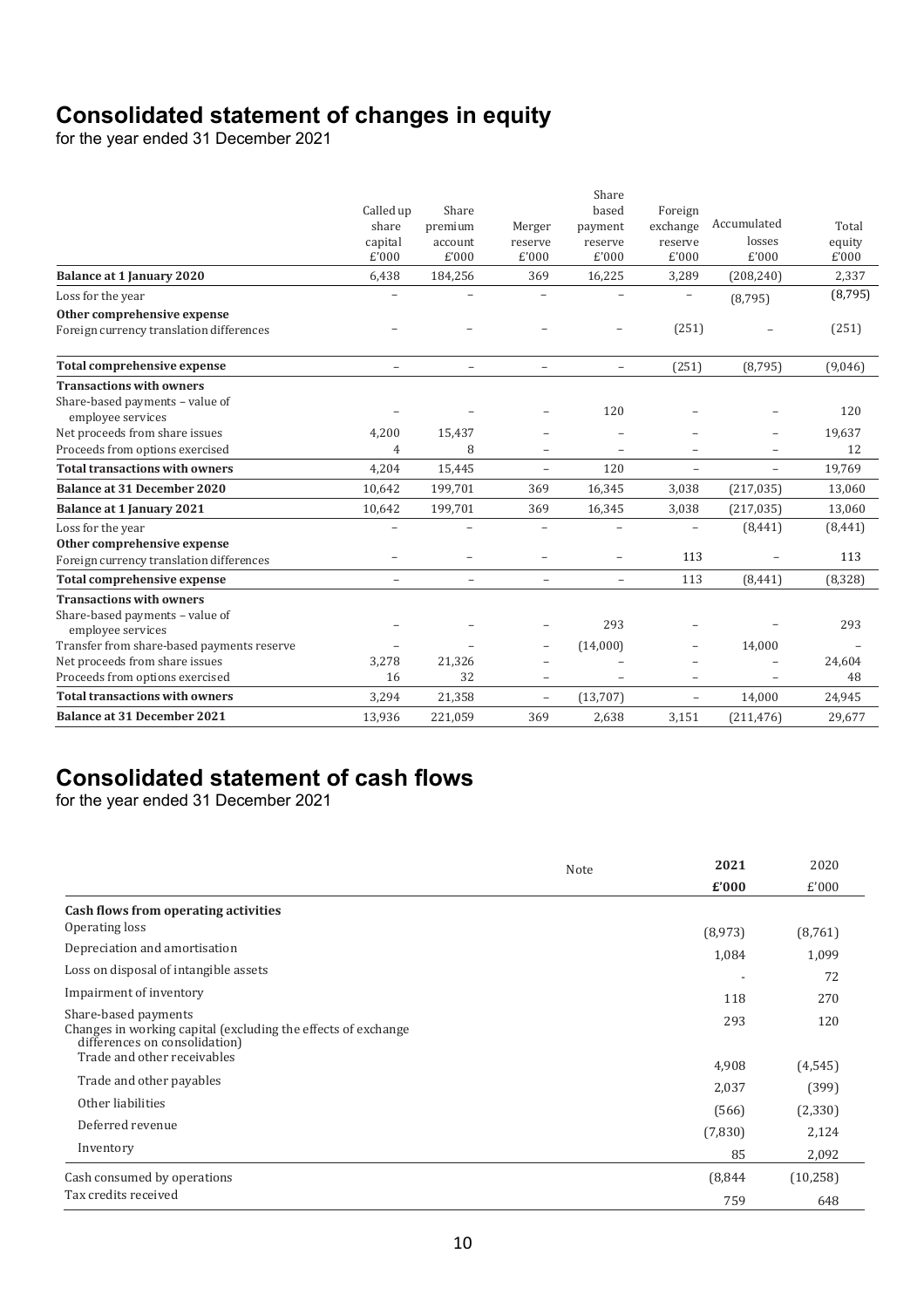| Net cash used in operating activities                                             |    | (8,085) | (9,610)  |
|-----------------------------------------------------------------------------------|----|---------|----------|
| Cash flows from investing activities<br>Purchase of property, plant and equipment |    |         |          |
|                                                                                   |    | (2,730) | (342)    |
| Purchase of intangible assets                                                     |    | (518)   | (513)    |
| Interest received                                                                 |    | 34      | 6        |
| Net cash used in investing activities                                             |    | (3,214) | (849)    |
| Cash flows from financing activities                                              |    |         |          |
| Proceeds from issues of shares                                                    |    | 26,222  | 21,000   |
| Costs of issuing shares                                                           |    | (1,618) | (1, 363) |
| Proceeds from issue of share options                                              |    | 48      | 12       |
| Principal elements of lease payments                                              |    | (485)   | (457)    |
| Interest paid                                                                     |    | (116)   | (142)    |
| Proceeds from borrowings                                                          |    |         | 567      |
| Net cash generated from financing activities                                      |    | 24,051  | 19,617   |
| Net increase in cash and cash equivalents                                         |    | 12,752  | 9,158    |
| Cash and cash equivalents at beginning of year                                    | 15 | 13,051  | 4,797    |
| Exchange movements on cash and cash equivalents                                   |    | (297)   | (904)    |
| Cash and cash equivalents at end of year                                          | 15 | 25,506  | 13,051   |

# **Notes to the consolidated financial statements**

# **1. Accounting policies**

The principal accounting policies applied in the preparation of these consolidated financial statements are summarised below. The policies have been consistently applied to each year presented unless otherwise stated.

#### **Basis of preparation**

The financial information contained in this document does not constitute Group statutory financial statements as defined in Sections 435 of the Companies Act 2006. It is based on, and is consistent with, that in the Group's statutory consolidated financial statements for the year ended 31 December 2021.

The Group's auditors, PricewaterhouseCoopers LLP, have given an unqualified audit opinion on the consolidated financial statements for the year ended 31 December 2021. The consolidated financial statements will be filed with the Registrar of Companies subject to their approvals by the Company's shareholders on 21 June 2022 at the Company's Annual General Meeting.

The consolidated financial statements have been prepared in accordance with the requirements of the Companies Act 2006..

The financial statements have been prepared under the historical cost convention as modified by the revaluation of financial assets and liabilities at fair value, where relevant. No such adjustments to financial assets or liabilities were required in 2021 or 2020.

The preparation of financial statements to conform to IFRS as adopted by the UK requires the use of certain critical accounting estimates and the exercise of management's judgement in the application of the Company's accounting policies. Areas involving a higher degree of judgement or complexity, and areas where assumptions and estimates are significant to the financial statements are set out in the relevant note below.

#### **Going concern**

The financial statements have been prepared on the going concern basis, which assumes that the Company and Velocys plc will have sufficient funds available to enable them to continue to trade for not less than twelve months from the date of approval of the financial statements.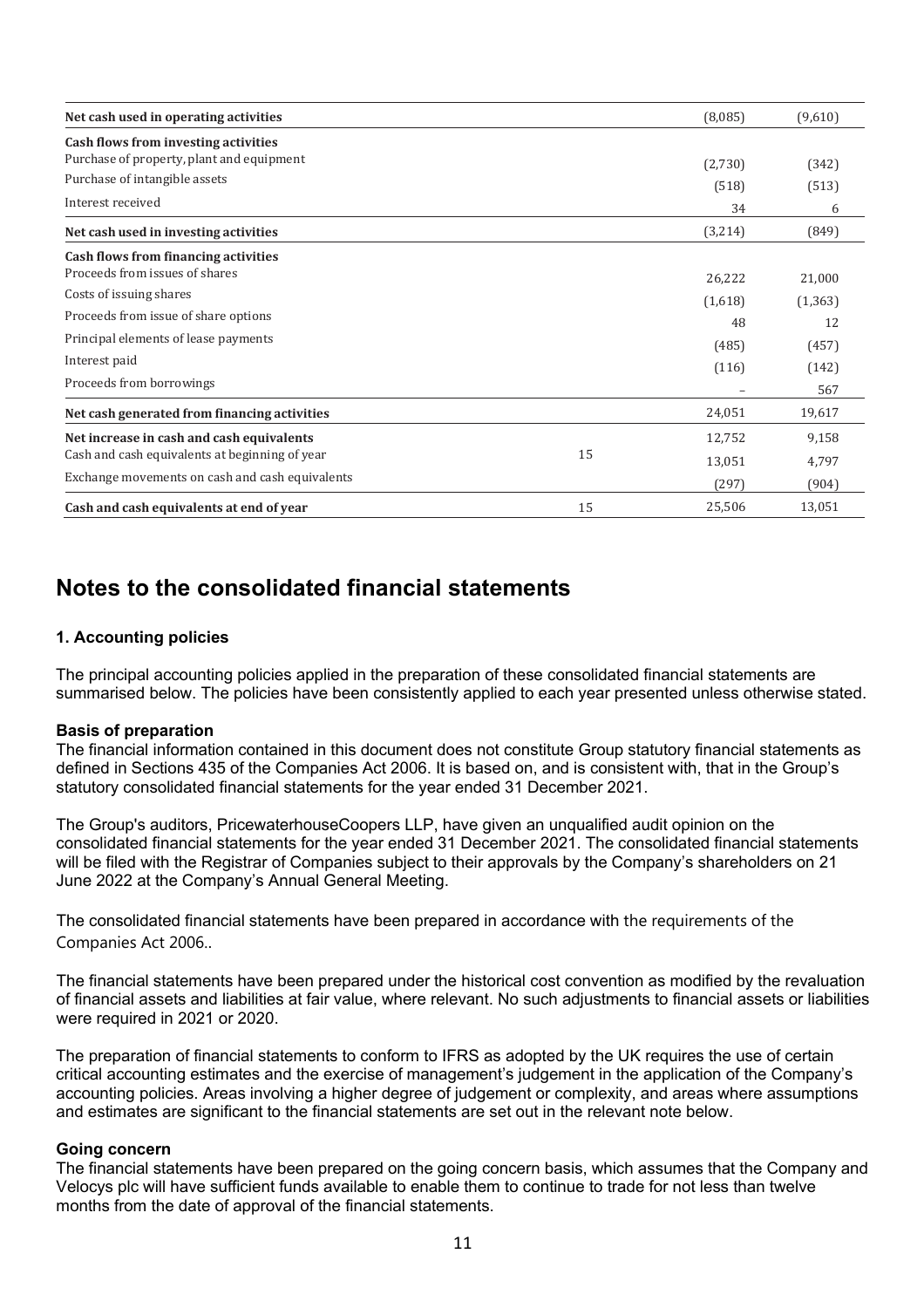The nature of the Company's strategy means that the precise timing of milestones and funds generated during the early years of development projects are difficult to predict. The directors have prepared financial forecasts to estimate the likely cash requirements of the Company and Velocys plc over the next twelve months from the date of approval of the financial statements. These forecasts, including analysis of a severe but plausible downside scenario, showed that the Company and Velocys plc have sufficient funding for this period.

During December 2021 the Company raised £26.2 million (before expenses) by way of a VCT Placing, General Placing and Open Offer. The directors do not anticipate that any further funding to the Company will come from further placing of the parent company shares within the twelve months from the date of signing the financial statements. However additional funding may come from one, or a combination of, the following sources, with agreements actively being sought from third parties:

- Selling additional technology licences;
- Additional strategic investment into either or both of Bayou Fuels or Altalto projects;
- UK or USA Government loans or grants

The directors have therefore prepared the financial statements on a going concern basis.

#### **Changes in accounting policies**

# *New standards, interpretations and amendments adopted from 1 January 2021*

The Company has assessed the new standards, interpretations and amendments issued that are effective from 1 January 2021 and does not consider these to be relevant to the financial statements or to have a material impact on the Company in the current or future reporting periods and on foreseeable future transactions.

#### *New standards, interpretations and amendments not yet effective*

There are a number of standards, amendments to standards, and interpretations which have been issued by the International Accounting Standards Board ("IASB") that are effective in future accounting periods that the Company has decided not to adopt early.

The following amendments are effective for the accounting period beginning 1 January 2022:

- Onerous Contracts Cost of Fulfilling a Contract (Amendments to IAS 37)
- Property, Plant and Equipment: Proceeds before Intended Use (Amendments to IAS 16)
- Annual Improvements to IFRS Standards 2018-2020 (Amendments to IFRS1, IFRS9, IFRS16 and IAS 41) and
- References to Conceptual Framework (Amendments to IFRS 3).

In January 2020, the IASB issued amendments to IAS 1, which clarify the criteria used to determine whether liabilities are classified as current or non-current. These amendments clarify that current or non-current classification is based on whether an entity has the right at the end of the reporting period to defer settlement of the liability for at least twelve months after the reporting period. The amendments also clarify that 'settlement' includes the transfer of cash, goods, services or equity instruments unless the obligation to transfer equity instruments arises from a conversion feature classified as an equity instrument separately from the liability component of a compound financial instrument. The amendments were originally effective for annual reporting periods beginning on or after 1 January 2022. However, in May 2020, the effective date was deferred to annual reporting periods beginning on or after 1 January 2023.

The Company is currently assessing the impact of these new accounting standards and amendments. The Company does not believe that these amendments will have a material impact.

#### **Significant accounting policies**

#### **Consolidation – subsidiaries**

The acquisition method of accounting is used to account for the acquisition of subsidiaries in the Company. The cost of an acquisition is measured as the fair value of the assets acquired, equity instruments issued and liabilities incurred. Directly attributable costs are expensed to the income statement. Identifiable assets acquired and liabilities assumed in a business combination are measured initially at their fair value at the acquisition date, irrespective of the extent of any minority interest. The excess of the cost of acquisition over the fair value of the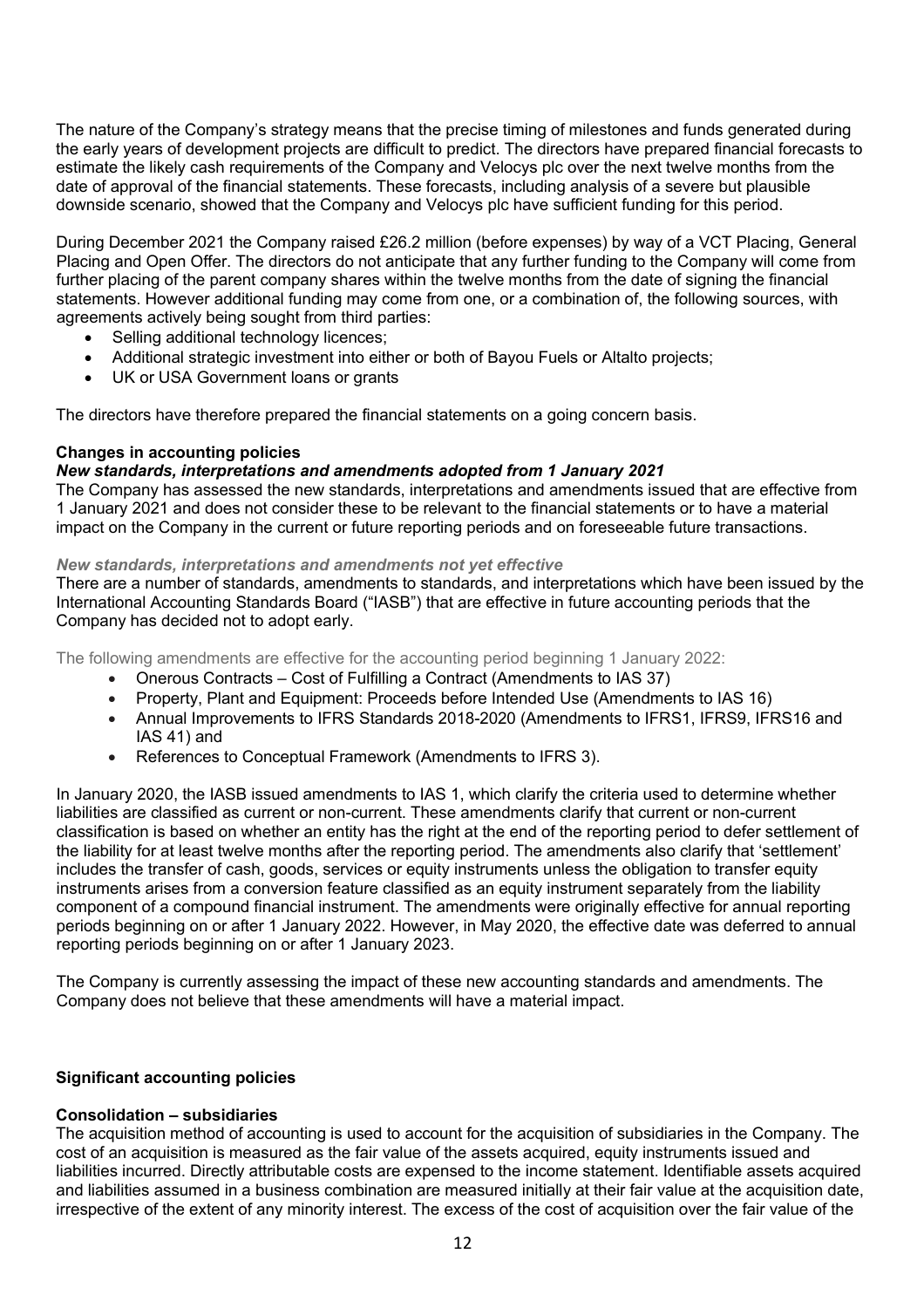acquiring company's share of the identifiable net assets acquired is recorded as goodwill. If the cost of acquisition is less than the fair value of the net assets of the subsidiary acquired, the difference is recognised in the income statement. Acquired subsidiaries are consolidated from the date on which control of the subsidiary is transferred to the Company.

Accounting policies of subsidiaries have been changed where necessary to ensure consistency with the policies adopted by the Company.

# **Foreign currency translation**

### *Functional and presentation currency*

Items included in the financial statements of each of Velocys plc's subsidiaries are measured using the currency of the primary economic environment in which the entity operates (the "functional currency"). The consolidated financial statements are presented in pounds sterling  $(E)$ . It should be noted that the functional currency for Velocys plc is pounds sterling as Velocys plc is traded on the AIM market and is head quartered in the UK. Currently all new equity based fund raises are completed in the UK and made in £.

# *Transactions and balances*

Foreign currency transactions are booked in the functional currency of the entity at the exchange rates ruling at the dates of the transactions. Foreign exchange gains and losses resulting from the settlement of such transactions and from the translation at year- end exchange rates of monetary assets and liabilities denominated in foreign currencies are included in the Income statement. Foreign exchange gains and losses that relate to borrowings and cash and cash equivalents are presented in the Income statement within Finance income or Finance costs.

The net investment that Velocys plc has in its subsidiary undertakings is its interest in the net assets of that subsidiary.

# *Entities within Velocys*

The results and financial position of all Velocys entities that have a functional currency different from the presentation currency (none of which is of a hyper-inflationary economy) are translated into the presentation currency as follows:

- (i) assets and liabilities for each balance sheet presented are translated at the closing rate at the date of that balance sheet;
- (ii) income and expenses for each income statement are translated at average exchange rates; and
- (iii) all resulting exchange differences are recognised as a movement within other comprehensive income.

On consolidation, exchange differences arising from the translation of the net investment in foreign operations are taken to shareholders' equity. Goodwill and fair value adjustments arising on the acquisition of a foreign entity are treated as assets and liabilities of the foreign entity and translated at the closing rate.

#### *Other significant accounting policies*

Other significant accounting policies are included in the note to which they apply.

# **2. Acquisition of Rula Developments (Immingham) Ltd**

On 22 December 2021, the Company acquired 100% of the share capital of Rula Developments (Immingham) Ltd ("RDIL"). RDIL is a UK based property development company which owns land in Immingham, UK on which Velocys plans to develop the Altalto waste to sustainable fuels biorefinery. The consideration comprised a £2.5m cash payment and deferred consideration of £7.25m which was paid by 31 March 2022.

As at 31 December 2021, the Company was actively seeking to sell the entire share capital of RDIL to a third party in order to fund the deferred consideration. Following the reporting period end, in March 2022, RDIL was sold to a subsidiary of Foresight Group LLC, with a call option to repurchase RDIL within three years. For further details, please refer to Note 18 (Post financial position events). The RDIL assets have been presented in the consolidated financial statements as non-current assets because the existence of the call option means control of the asset does not pass to the purchaser of the RDIL shares and will therefore remain on the consolidated balance sheet during the three year option period. Below are the critical estimates and judgements made in determining the appropriate accounting treatment of the acquisition.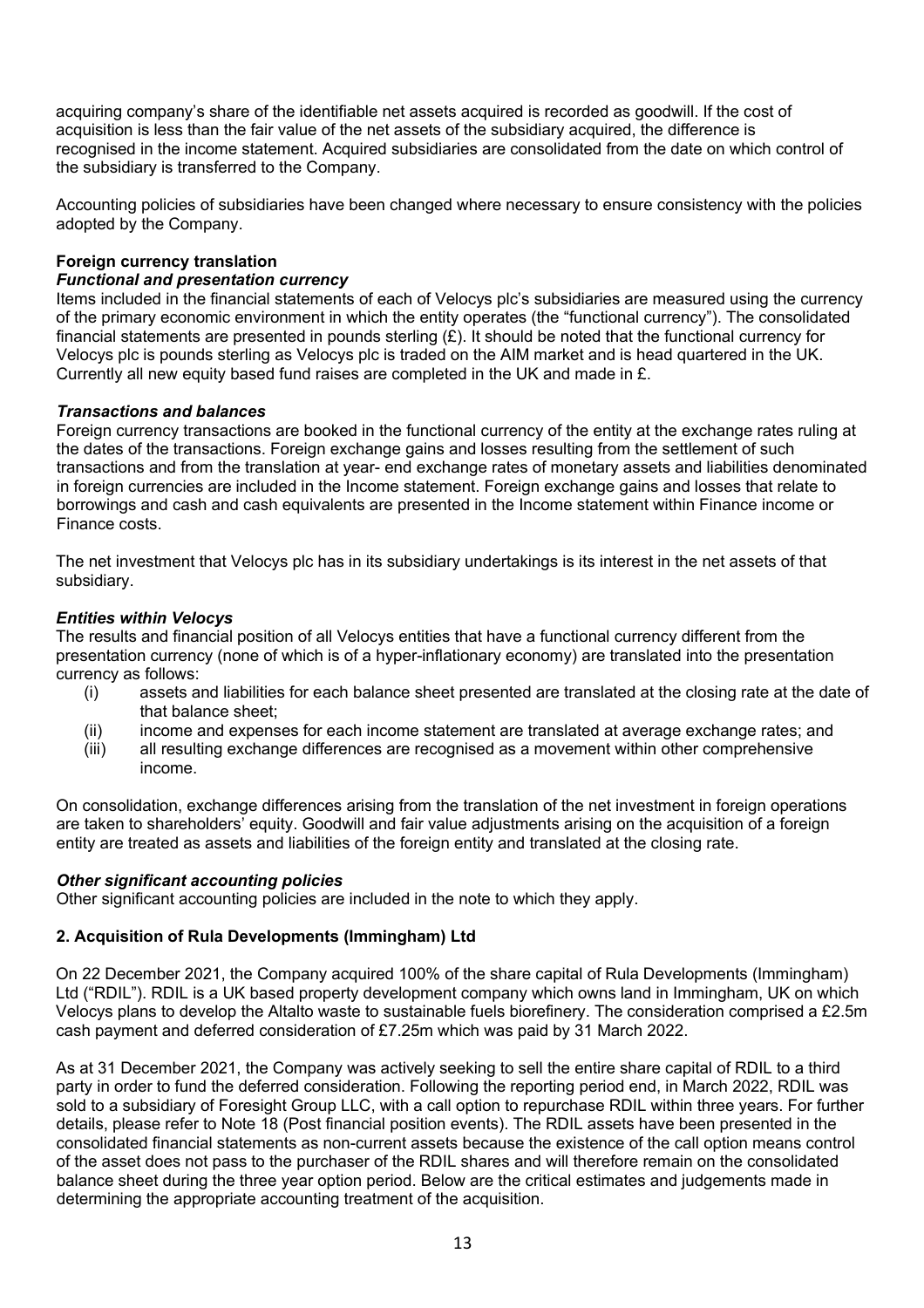# *Critical accounting estimates and judgements*

In assessing whether the acquisition of RDIL constitutes a business combination or the acquisition of an asset, management considered the optional concentration test set out in IFRS 3. This test is a simplified assessment of whether what has been acquired is a business with assets and liabilities to process those assets, or simply a collection of assets. It poses the question of whether substantially all of the fair value of the gross assets acquired is concentrated in a single asset or group of similar assets, or not.

Based on a detailed analysis of the assets acquired, the Company decided that substantially all of the fair value of RDIL's assets was concentrated in a single asset, namely the development site at Immingham. Therefore, the Company is required to account for the acquisition as an asset purchase and allocate the total costs of the acquisition (including acquisition expenses) to the assets and liabilities according to their respective fair values.

Acquisition cost and allocation of assets The total cost of the asset acquisition was as follows:

|                                       | $\boldsymbol{\mathsf{E}}'$ 000 |
|---------------------------------------|--------------------------------|
| Cash paid                             | 2,483                          |
| Deferred consideration                | 7,250                          |
| Acquisition expenses (legal fees etc) | 88                             |
| Total purchase consideration          | 9,821                          |

# The assets and liabilities recognised as a result of this acquisition are as follows:

|                                             | Book value<br>E'000 | Adjustment<br>E'000 | Total<br>£'000 |
|---------------------------------------------|---------------------|---------------------|----------------|
| Cash and cash equivalents                   |                     |                     |                |
| Property, plant and equipment - development | 541                 | 9.279               | 9,820          |
| Trade and other receivables                 |                     |                     |                |
| Trade and other payables                    | $\mathbf{1}$        |                     |                |
| Net assets acquired                         | 542                 | 9.279               | 9,821          |

#### Appropriate valuation of the deferred consideration

The acquisition of RDIL included deferred consideration of £7.25m. The exact amount was settled in March 2022, and therefore management consider that this value at 31 December 2021 is appropriate.

#### **3. Revenue**

The Company generates revenue through contracts in which it (i) sells Fischer-Tropsch ("FT") reactors, (ii) sells FT catalyst, (iii) provides licence agreements and (iv) performs engineering services. In general, contracts with the Company provide a licence agreement for the use of its intellectual property associated with the catalyst and reactors both of which have been specifically designed and over which the Company holds a significant number of patents. The majority of the Company's revenue is derived from a small number of significant commercial customers and development partners.

Revenue is recognised when the Company satisfies a performance obligation by transferring promised goods or services to a customer. The sales income related to sales of reactors and catalyst will be recognised as the performance obligations are satisfied. Revenue from engineering services is earned on a time and materials basis and is recognised as the work is performed provided that it does not relate to the sale of equipment and therefore is bound by the performance obligations of that sale.

If the entity is providing a single performance obligation in the form of an integrated set of activities, each contract is assessed to determine if it meets the criteria for recognition over time. This would require the contract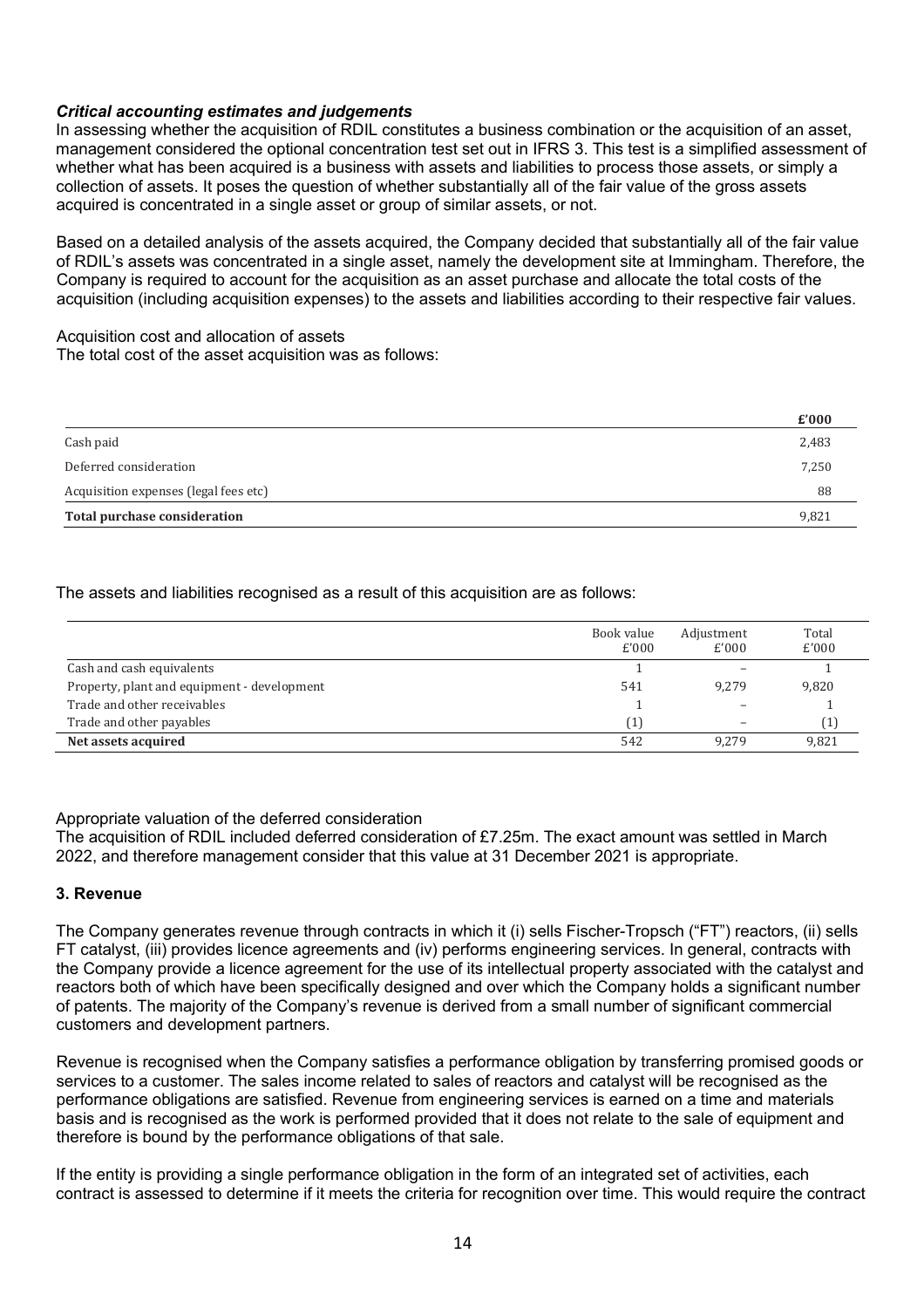to either transfer control of the combined output over time or for the entity to have an enforceable right of payment for the performance completed to date for activities that do not create an asset with alternative use.

One contract that was signed in 2018 with reactor and catalyst deliveries completed in 2020 was either subject to a performance test run in 2021 or the performance obligations expired under the terms of the contract in 2021 if the test was not completed. This has been assessed as a combined performance obligation and it was determined in 2021 that the above criteria have now been met. As such, all consideration received has been recognised as revenue in the year.

#### *Critical estimates and judgements*

Determining whether the goods or services provided are considered distinct performance obligations from the supply of equipment can require significant judgment. The Company's agreements, in some instances, could have a single performance obligation, which would result in the deferral of revenue until the performance obligation is satisfied. This is the case when the entity promises an integrated package of goods and services and where the customer is receiving a combined output (for example, an engineering service that results in operational technology at a particular site). In other instances, there will be no integration service and each good or service will be considered separately.

When there are multiple performance obligations, revenue from goods or services is allocated to the respective performance obligations based on relative stand alone selling prices and is recognised as the performance obligations are satisfied. Revenue from goods or services is measured as the amount of consideration expected to be received in exchange for the goods and services delivered.

|                                  | 2021  | 2020  |
|----------------------------------|-------|-------|
|                                  | £'000 | £'000 |
| FT reactor, catalyst and licence | 8,132 | 63    |
| <b>Engineering services</b>      | 151   | 115   |
| Total                            | 8,283 | 178   |

FT reactor, catalyst and licence revenue in the amount of £8,132,000 for the year ended 31 December 2021 consisted principally of the sale or reactor and catalyst to a customer in the US, which had previously been deferred.

Revenue from engineering services was recognised on a time and materials basis during the period in which the services were delivered.

#### **4. Finance income**

|                                           | 2021                        | 2020                     |
|-------------------------------------------|-----------------------------|--------------------------|
|                                           | $\boldsymbol{\pounds}$ '000 | £'000                    |
| Interest income on bank deposits          |                             |                          |
| Interest income on customer late payments | 32                          | $\overline{\phantom{0}}$ |
| Total                                     | 34                          |                          |

#### **5. Finance costs**

|                               | 2021  | 2020  |
|-------------------------------|-------|-------|
|                               | £'000 | £'000 |
| Interest on lease liabilities | 116   | 142   |
| Foreign exchange losses       | 435   | 708   |
| Total                         | 551   | 850   |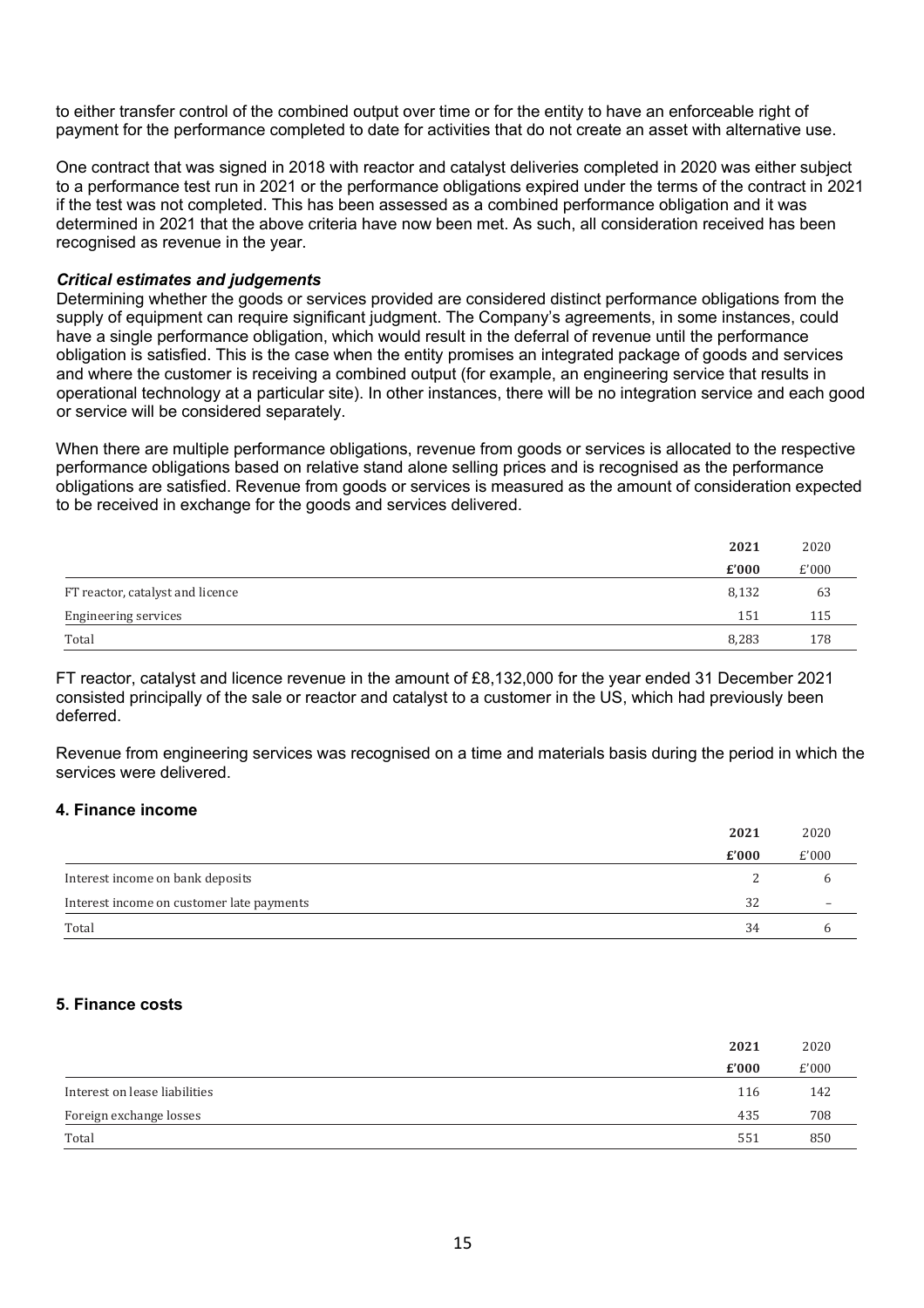# **6. Other income**

Other income consists of items such as government grants, sales of fixed assets and any other operating income recognised outside of commercial activities.

Income from government grants is recognised only when there is reasonable assurance that (a) the Company has complied with any conditions attached to the grant and (b) the grant will be received.

|                                  | 2021                     | 2020  |
|----------------------------------|--------------------------|-------|
|                                  | £'000                    | £'000 |
| Income from government grants    | 956                      | 290   |
| Release of aged deposit received | $\overline{\phantom{0}}$ | 80    |
| Profit on sale of fixed assets   | $\overline{\phantom{0}}$ | 30    |
| Total                            | 956                      | 400   |

# **7. Administrative expenses**

|                                                                 | 2021   | 2020  |
|-----------------------------------------------------------------|--------|-------|
|                                                                 | £'000  | £'000 |
| Employee benefit expense                                        | 6,310  | 4,530 |
| Sub-contractor and consultant costs                             | 2,799  | 1,171 |
| Depreciation of property, plant and equipment                   | 453    | 500   |
| Amortisation of intangible assets                               | 172    | 137   |
| Depreciation of right-of-use asset                              | 459    | 462   |
| Patent and other IP costs                                       | 193    | 104   |
| Insurance                                                       | 536    | 392   |
| Other direct and administrative costs                           | 1,257  | 1,043 |
| professional services                                           | 756    | 404   |
| Legal                                                           | 215    | 358   |
| Travel                                                          | 181    | 137   |
| Total administrative expenses<br>.<br>$\sim$ $\sim$<br>$\cdots$ | 13,331 | 9,238 |

Included in administrative expenses were research and development costs of £2,122,000 (2020: £1,603,000)

### **8. Employee benefit expense**

#### *Short-term employee benefits*

Accruals are included to reflect the cost of short-term compensation to employees for absences such as paid leave.

#### *Pensions*

The Company operates various defined contribution pension schemes for its employees. The Company has no legal or constructive obligations to pay further contributions if the fund does not hold sufficient assets to pay all employees the benefit derived from the current and prior periods.The amount charged to the Consolidated income statement in respect of pension costs and other post-retirement benefits represents the contributions payable in the year. Differences between contributions payable and contributions actually paid are accrued. The Company has no further payment obligations once the contributions have been paid.

The average monthly number of Company employees (including Executive Directors) was as follows.

|                                  | 2021   | 2020   |
|----------------------------------|--------|--------|
|                                  | number | number |
| Research, design and development | 17     |        |
| Administration                   | 15     | 16     |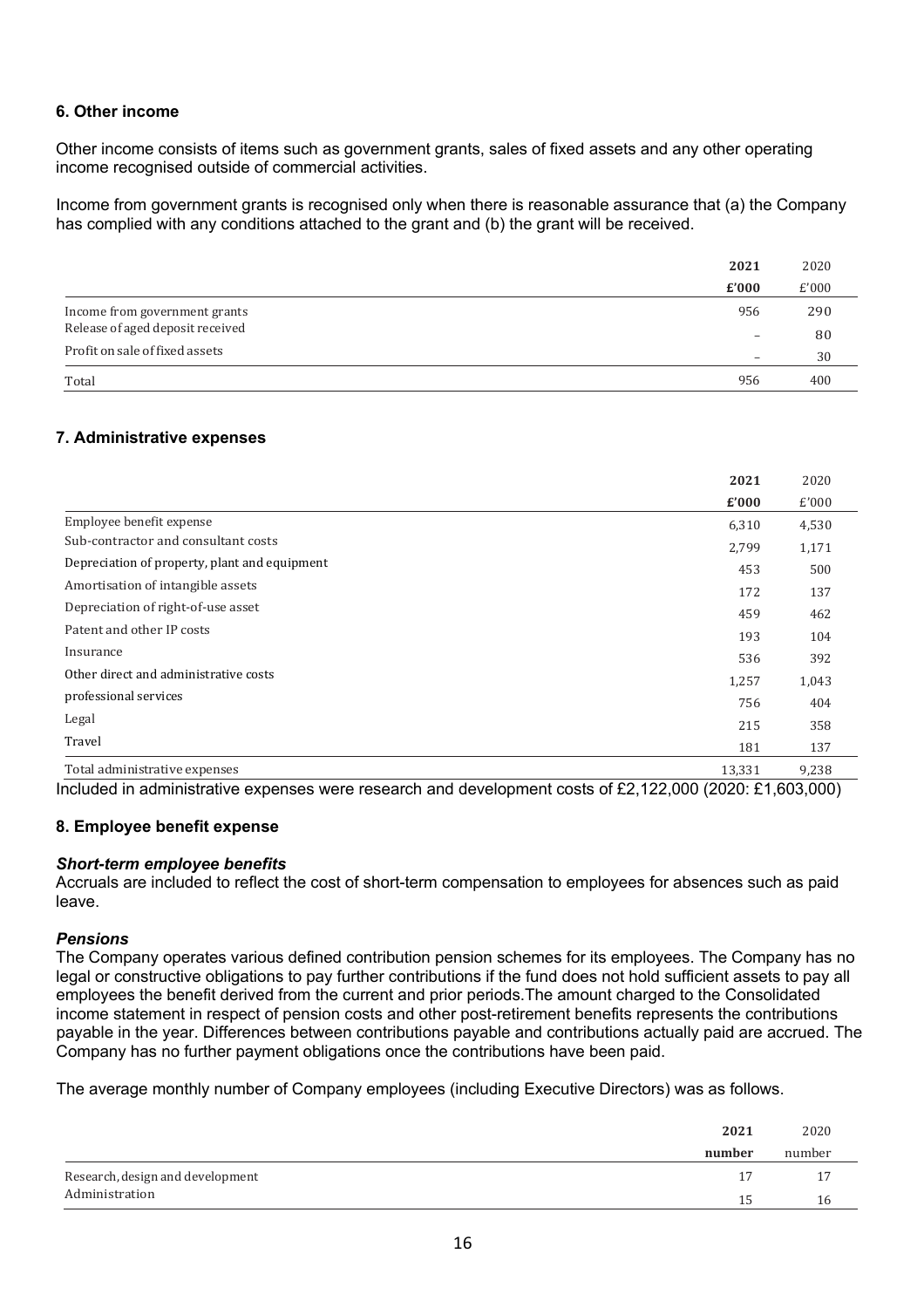| Total.<br>$\sim$ $\sim$ $\sim$ $\sim$ $\sim$<br>l average headcount | $\sim$<br>ے ر<br>$\sim$ | $\sim$<br>ັບ |
|---------------------------------------------------------------------|-------------------------|--------------|
|                                                                     |                         |              |

Their aggregate remuneration comprised the following items.

|                                                                | 2021  | 2020    |
|----------------------------------------------------------------|-------|---------|
|                                                                | £'000 | £'000   |
| Wages and salaries                                             | 4,783 | 4,813   |
| Short-term non-monetary benefits                               | 491   | 560     |
| Social security contributions and similar taxes                | 616   | 393     |
| Defined contribution pension costs                             | 330   | 228     |
| Severance expense                                              |       | 43      |
| Share-based payments granted to directors and employees        | 293   | 120     |
| Total remuneration before capitalisation of wages and salaries | 6,513 | 6,157   |
| Capitalisation of wages and salaries                           | (203) | (1,627) |
| Total remuneration                                             | 6,310 | 4,530   |

Wages and salaries for the year ended 31 December 2021 include discretionary bonuses payable in 2022 to Executive Directors and employees totalling £1,052,000 (2020: £983,000) in respect of 2021 performance. The bonuses included in 2020 of £983,000 related to payments in respect of 2019 performance (no bonuses were awarded in respect of 2020 performance).

Short term non-monetary benefits are in respect of health insurance benefits provided to employees and the amounts paid for workers compensation policies in respect of US based employees.

The capitalisation of wages and salaries relates to employees who manufacture the reactors associated with one of the Company's sales contracts, where the costs are deferred until revenue and cost recognition is allowed in accordance with the performance obligations of the contract. In addition, capitalisation of wages and salaries includes those costs related to the Altalto project which are offset against Other liabilities.

#### **9. Basic and diluted loss per share**

The basic loss per share is calculated by dividing the loss attributable to owners of the parent company by the weighted average number of ordinary shares in issue during the year.

|                                                     | 2021          | 2020        |
|-----------------------------------------------------|---------------|-------------|
| Loss attributable to owners of Velocys plc (£'000s) | (8, 441)      | (8,795)     |
| Weighted average number of ordinary shares in issue | 1,078,827,346 | 836,710,315 |
| Basic and diluted loss per share (pence)            | (0.78)        | (1.05)      |

Diluted loss per share is calculated by adjusting the weighted average number of shares in issue to assume conversion of all potential dilutive shares. Share options have not been included in the number of shares used for the purpose of calculating diluted loss per share since these would be anti-dilutive for the period presented. At the end of 2021 and 2020 there were no other potentially dilutive instruments.

#### **10. Intangible assets**

#### **Significant accounting policies Cost or valuation and amortisation**

#### *Goodwill*

Goodwill is stated at cost less impairments. Goodwill is deemed to have an indefinite life and is tested for impairment at least annually.

#### *In-process technology*

Development costs, where the related expenditure is separately identifiable and measurable, and management are satisfied as to the ultimate technical and commercial viability of the project and that the asset will generate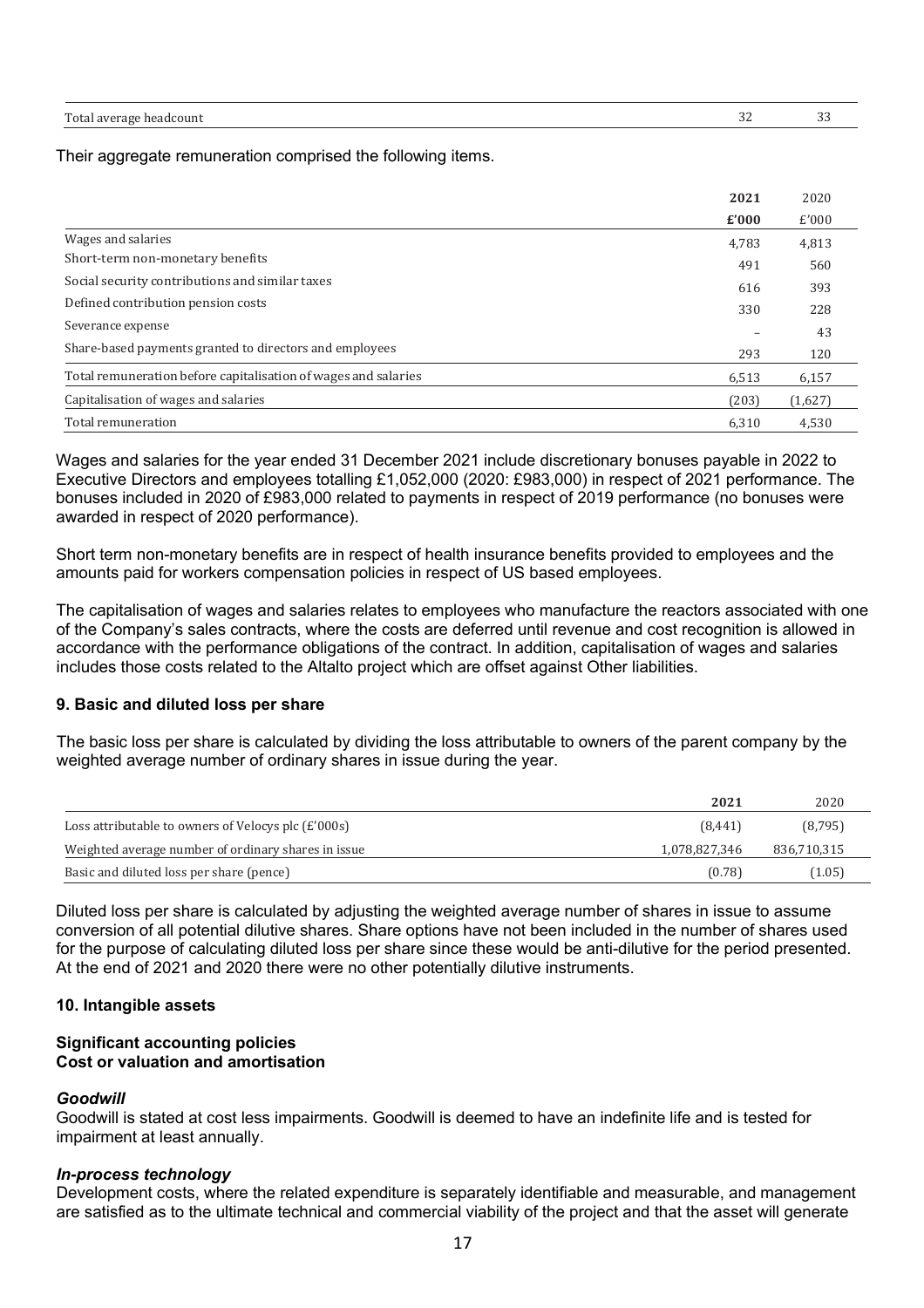future economic benefit based on all relevant available information, are recognised as an intangible asset. Capitalised development costs are carried at cost less accumulated amortisation and impairment losses. Amortisation is charged over periods expected to benefit, typically up to 20 years, commencing with launch of the product. Development costs not meeting the criteria for capitalisation are expensed as incurred.

# *Patents, licences and trademarks*

Patents and trademarks are recorded at cost less accumulated amortisation and impairment losses. Amortisation is charged on a straight-line basis over a period of 20 years, which is their estimated useful economic life. Residual values and useful lives are reviewed annually and adjusted if appropriate. The Company decided to abandon certain non-core patents in 2020. This resulted in a loss on disposal of patents of £72,000.

#### *Software*

Purchased software is recorded at cost less accumulated amortisation and impairment losses. Amortisation is charged on a straight-line basis over its estimated useful life or its license period, whichever is the shorter.

# **Amortisation**

The Company amortises intangible assets with a limited useful life, using a straight-line method, over the following periods:

- In-process technology: up to 20 years
- Patents, licences and trademarks: 20 years
- Software: 2-5 years

Amortisation charges of £172,000 for patents, licences and trademarks are included in administrative expenses (2020: £137,000). There were no amortisation charges recorded in respect of other classes of intangible assets during the year as the net book value was £nil (2020: £nil).

#### **Impairment**

Intangible assets are reviewed for impairment annually and whenever events or changes in circumstances indicate their carrying value may not be recoverable. To the extent carrying value exceeds recoverable amount, the difference is recognised as an expense in the income statement. The recoverable amount used for impairment testing is the higher of value in use and fair value less costs of disposal.

Impairment testing is initially performed at the individual asset level. The impairment test is then performed at the Cash Generating Unit ("CGU") level whereby the carrying value of each CGU is compared with its fair value. Should an impairment at a CGU level be detected, then the impairment is allocated against the CGU individual assets; initially against any Goodwill then against the other assets.

A CGU represents the lowest operating structure level for which there are separately identifiable cash inflows that are largely independent of other operating units. The Company has one CGU on the basis that the key end use market is that of sustainable transport fuels production. At this stage, the sustainable transport fuels segment represents 100% of the business and therefore represents the only material segment. Based on management's judgement, all products and services offered within the operating segment have similar economic characteristics.

An impairment loss in respect of Goodwill is not reversed. An impairment loss in respect of other intangible assets is reversed if the subsequent increase in recoverable amount can be related objectively to an event occurring after the loss was recognised, or if there has been a change in the estimate used to determine the recoverable amount. A loss is reversed only to the extent that the asset's carrying amount does not exceed that which would have been determined, net of depreciation or amortisation, if no impairment loss had been recognised.

The Company last recorded an impairment of intangible assets, which totalled £28.8m, in 2017. This comprised £7.4m of Goodwill, £20.6m of In-process technology and £0.8m of Patents, licence and trademarks. The majority of the intangible assets arose on the Company's acquisition of Velocys, Inc. in November 2008 and relates to the acquired microchannel process technology which forms an integral part of the Company's patented Fischer-Tropsch ("FT") reactors.

For the impairment testing of the single identified CGU, the Company, the recoverable amount is determined by comparing the carrying amount of the Company's total net assets with the fair value of the business, by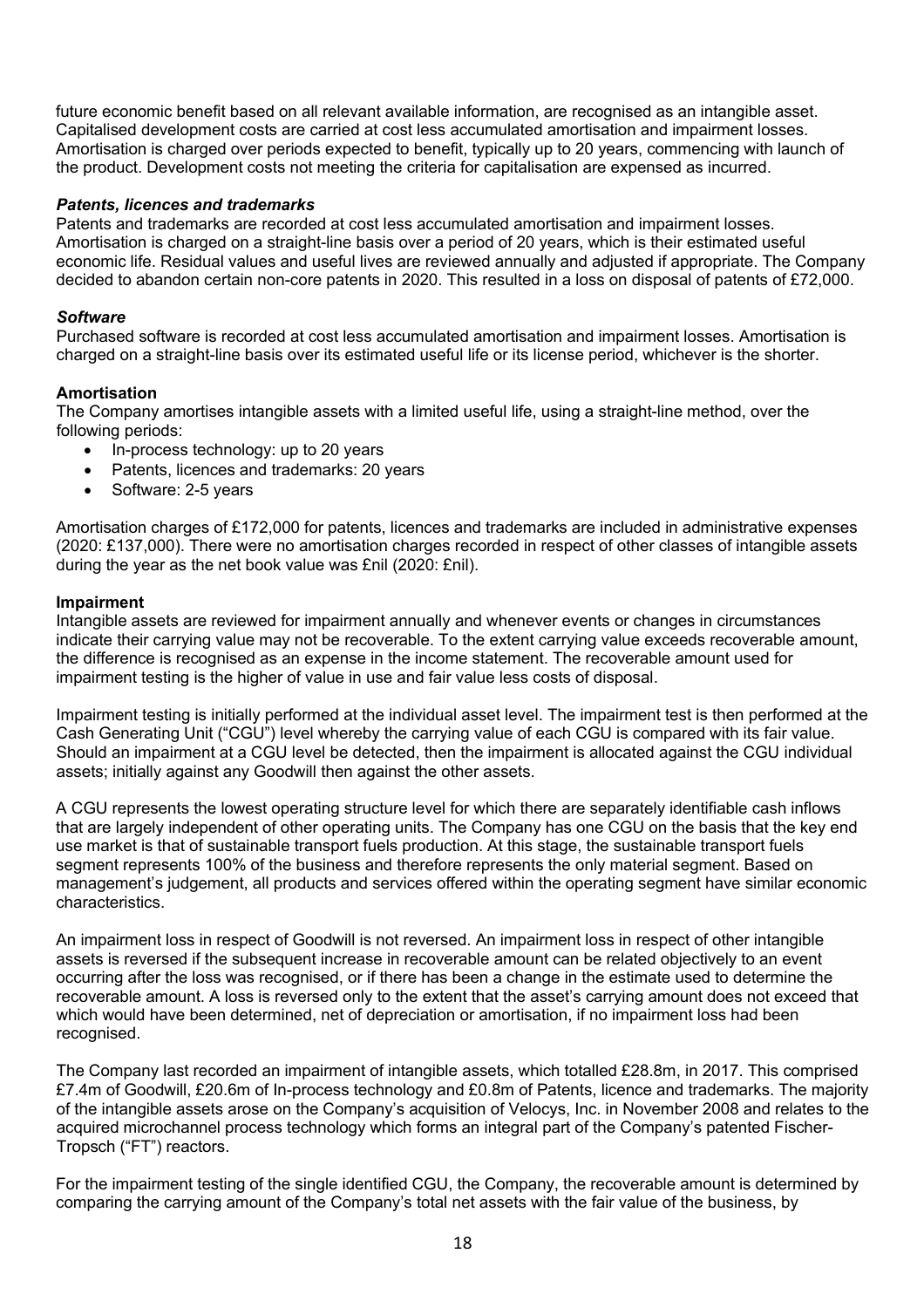reference to the value of Velocys plc's market capitalisation. This approach is followed to also determine whether any reversal of previous impairments is required.

The analysis performed at 31 December 2021 compared the carrying amount of £1.4m with the value of Velocys plc's equity based on the AIM-listed shares at this date. This assessment also considered the operating performance of the Company during 2021 which included progress on our reference projects and new external funding obtained. Whilst there was clear evidence of the Company's progress during 2021, Management also considered the wider economic environment and increased risks posed by the Covid-19 pandemic.

#### *Critical estimates and judgements*

In assessing whether there is any indication that an asset may be impaired or whether a reversal of prior year impairments is required, the Company considers, as a minimum, a number of indicators. In 2021, the Company considered:

- At 31 December 2021, whether the carrying amount of the Company's net assets was above or below Velocys plc's market capitalisation;
- Whether significant increases or decreases in the market price of the assets had occurred;
- Whether there were significant favourable or adverse changes in the extent or manner in which the assets are being used; and
- Whether there were significant favourable or adverse changes in the global market for sustainable aviation fuel and global economic factors more generally.

Based on the 2021 analysis, the Company concluded that no further impairment was required.

As detailed in the accounting policy set out above, the Company is considered to operate as a single CGU. Whilst the Company's strategy and biorefinery development plans are clearly defined, Management considers that it is still too early to rely upon its revenue forecasts for long-term discounted cash flow analysis. Consequently, the CGU's recoverable amount has been determined based on its fair value less costs of disposal (fair value), by reference to the total value of the parent company's equity based on the AIM-listed shares of the parent company, consistent with the impairment assessment performed in previous years.

The Management also concluded that at 31 December 2021 there were insufficient indicators that impairment losses previously recognised had reversed. This was despite the market capitalisation exceeding the carrying amount of the Company's net assets, as the Board concluded that the Company's current commercial position, without any significant new customer contracts or additional investors into the reference projects outweighed the other positive aspects considered.

|                                                |          |            | Patents,    |          |        |
|------------------------------------------------|----------|------------|-------------|----------|--------|
|                                                |          | In-process | licence and |          |        |
|                                                | Goodwill | technology | trademarks  | Software | Total  |
| 2021                                           | £'000    | £'000      | £'000       | £'000    | £'000  |
| Cost                                           |          |            |             |          |        |
| At 1 January 2021                              | 7,398    | 23,681     | 1,971       | 96       | 33,146 |
| Additions                                      |          |            | 513         | 5        | 518    |
| Foreign exchange movement                      |          |            |             |          | 7      |
| At 31 December 2021                            | 7,398    | 23,681     | 2,491       | 101      | 33,671 |
| <b>Accumulated amortisation and impairment</b> |          |            |             |          |        |
| At 1 January 2021                              | 7,398    | 23,681     | 1,231       | 96       | 32,406 |
| Charge for the year                            |          |            | 172         |          | 172    |
| Foreign exchange movement                      |          |            |             |          |        |
| At 31 December 2021                            | 7,398    | 23,681     | 1,410       | 96       | 32,585 |
| Net book amount                                |          |            |             |          |        |
| At 31 December 2021                            |          |            | 1,081       | 5        | 1,086  |
|                                                |          |            | Patents,    |          |        |
|                                                |          | In-process | licence and |          |        |
|                                                | Goodwill | technology | trademarks  | Software | Total  |
| 2020                                           | £'000    | £'000      | £'000       | £'000    | £'000  |
| Cost                                           |          |            |             |          |        |
| At 1 January 2020                              | 7,398    | 23,681     | 1,598       | 96       | 32,773 |
| Additions                                      |          |            | 513         |          | 513    |
| Disposals                                      |          |            | (103)       |          | (103)  |
| Foreign exchange movement                      |          |            | (37)        |          | (37)   |
| At 31 December 2020<br>$\sim$ $\sim$           | 7,398    | 23,681     | 1,971       | 96       | 33,146 |

**Accumulated amortisation and impairment**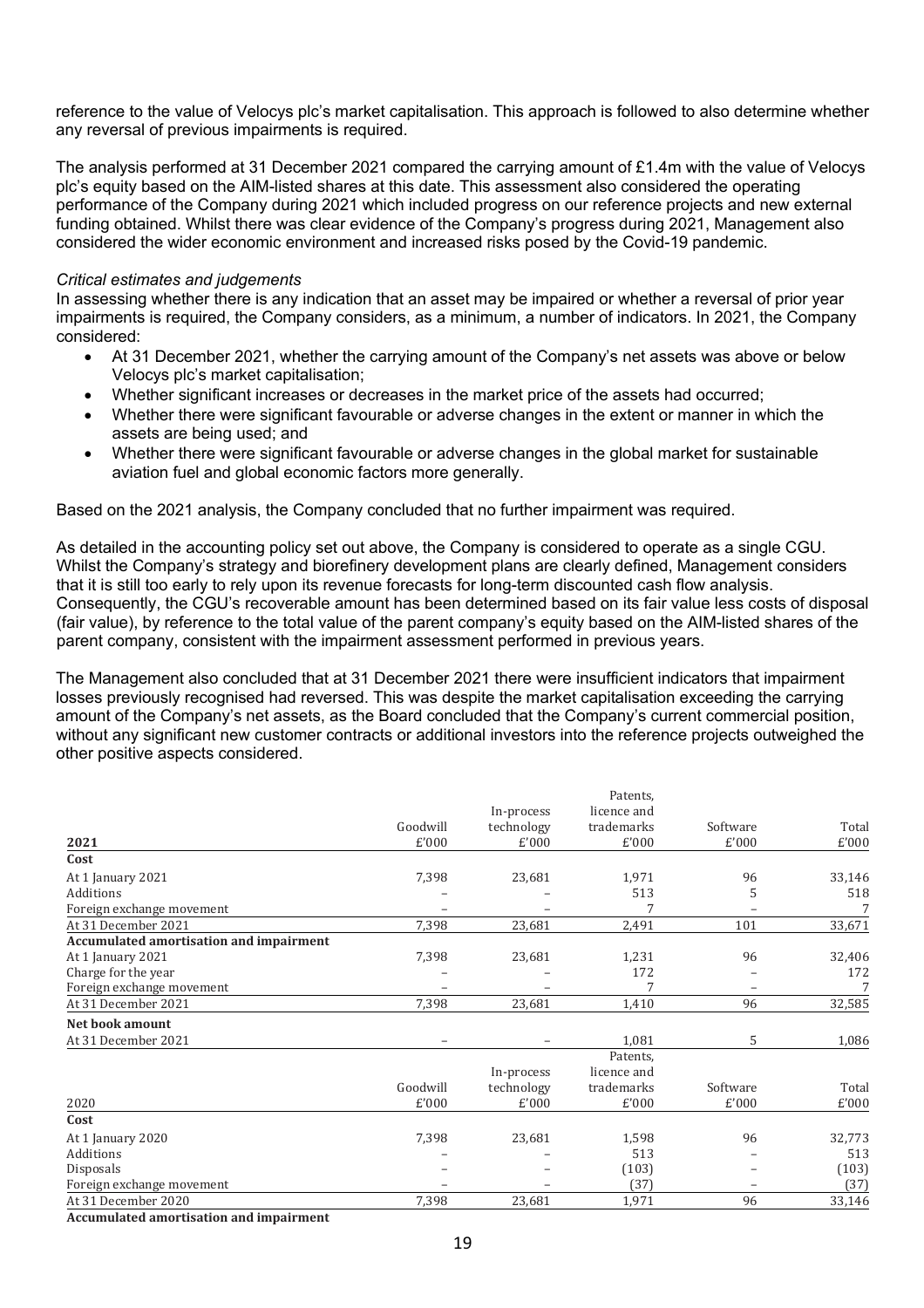| At 1 January 2020         | 7,398 | 23,681 | 1,154 | 96 | 32,329 |
|---------------------------|-------|--------|-------|----|--------|
| Charge for the year       |       |        | 137   |    | 137    |
| Disposals                 |       |        | (31)  |    | (31)   |
| Foreign exchange movement |       |        | 79)   |    | (29)   |
| At 31 December 2020       | 7.398 | 23.681 | 1.231 | 96 | 32,406 |
| Net book amount           |       |        |       |    |        |
| At 31 December 2020       |       |        | 740   |    | 740    |

# **11. Property, plant and equipment**

Property, plant and equipment is stated at historical cost, net of depreciation and any provision for impairment. Cost includes the original purchase price of the asset and the costs attributable to bringing the asset to working condition for its intended use. Depreciation is provided on all property, plant and equipment at rates calculated to write off the cost, less estimated residual value, of each asset on a straight-line basis over its expected useful life, which for plant and machinery is three to ten years. No depreciation is provided on land or assets under construction. Residual values and useful lives are reviewed annually. Values are estimated using benchmark prices at the balance sheet date; useful lives are estimated based on management expectations of future project requirements and operational assessment of the state of assets.

Assets are reviewed for impairment annually and also whenever events or changes in circumstances indicate their carrying value may not be recoverable. To the extent the carrying value exceeds the recoverable amount, the difference is recorded as an expense in the Income statement. The recoverable amount used for impairment testing is the higher of the value in use and fair value less costs of disposal. For the purpose of impairment testing, assets are generally tested individually or at a CGU level, which represents the lowest level for which there are separately identifiable cash inflows, which are largely independent of cash inflows from other assets or groups of assets. Property, plant and equipment were included in the list of items to which an impairment was considered but nothing applied subsequent to the impairment review.

An impairment loss in respect of property, plant and equipment would be reversed if the subsequent increase in recoverable amount can be related objectively to an event occurring after the loss was recognised, or if there has been a change in the estimate used to determine the recoverable amount. A loss is reversed only to the extent that the assets carrying amount does not exceed that which would have been determined, net of depreciation or amortisation, if no impairment loss had been recognised.

Expenditure funded by research partners is only capitalised where there are no significant rights acquired by the third party over the asset and the asset has a clear enduring use beyond the specific funding project, these are regularly reviewed.

|                                         | Assets under<br>construction | Land                     | Plant and<br>machinery | Total  |
|-----------------------------------------|------------------------------|--------------------------|------------------------|--------|
| 2021                                    | £'000                        | £'000                    | £'000                  | £'000  |
| Cost                                    |                              |                          |                        |        |
| At 1 January 2021                       | $\qquad \qquad -$            | 1,221                    | 9,307                  | 10,528 |
| Additions                               |                              | 9,820                    | 160                    | 9,980  |
| Disposals                               | $\overline{\phantom{0}}$     | $\qquad \qquad -$        | (344)                  | (344)  |
| Foreign exchange                        | $\overline{\phantom{0}}$     | 8                        | 58                     | 66     |
| At 31 December 2021                     | $\qquad \qquad -$            | 11,049                   | 9,181                  | 20,230 |
| Accumulated depreciation and impairment |                              |                          |                        |        |
| At 1 January 2021                       | $\overline{\phantom{m}}$     | 1,074                    | 7,975                  | 9,049  |
| Charge for the year                     |                              | $\overline{\phantom{0}}$ | 453                    | 453    |
| Disposals                               | $\overline{\phantom{0}}$     |                          | (345)                  | (345)  |
| Foreign exchange                        | $\overline{\phantom{0}}$     | 7                        | 60                     | 67     |
| At 31 December 2021                     | $\qquad \qquad -$            | 1,081                    | 8,143                  | 9,224  |
| Net book amount                         |                              |                          |                        |        |
| At 31 December 2021                     |                              | 9,968                    | 1,038                  | 11,006 |
|                                         | Assets under                 | Land                     | Plant and              | Total  |
|                                         | construction                 |                          | machinery              |        |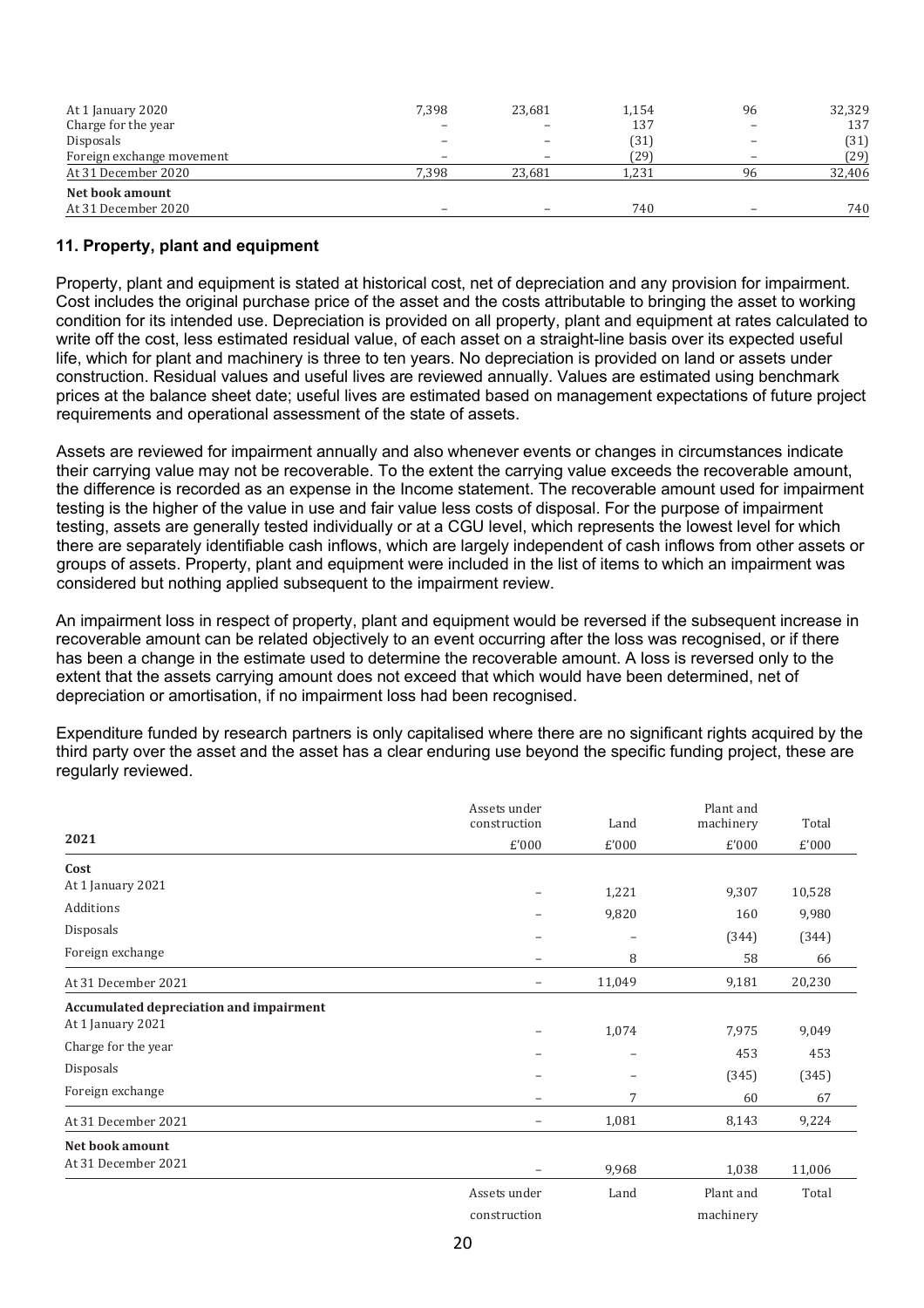| 2020                                    | £'000                    | £'000 | £'000 | £'000  |
|-----------------------------------------|--------------------------|-------|-------|--------|
| Cost                                    |                          |       |       |        |
| At 1 January 2020                       | 982                      | 1,299 | 8,281 | 10,562 |
| Additions                               | $\overline{\phantom{m}}$ |       | 342   | 342    |
| Transfers to plant and machinery        | (982)                    |       | 982   |        |
| Foreign exchange                        | $\qquad \qquad$          | (78)  | (298) | (376)  |
| At 31 December 2020                     |                          | 1,221 | 9,307 | 10,528 |
| Accumulated depreciation and impairment |                          |       |       |        |
| At 1 January 2020                       |                          | 1,142 | 7,686 | 8,828  |
| Charge for the year                     |                          |       | 500   | 500    |
| Foreign exchange                        | -                        | (68)  | (211) | (279)  |
| At 31 December 2020                     | $\overline{\phantom{0}}$ | 1,074 | 7,975 | 9,049  |
| Net book amount                         |                          |       |       |        |
| At 31 December 2020                     |                          | 147   | 1,332 | 1,479  |

The addition of £9,820,000 of land is in respect of the development site at Immingham, UK. Refer to note 2 for further details.

As at 31 December 2021, the Company had not entered into any contractual commitments for the material acquisition of property, plant and equipment (2020: none).

As at 31 December 2021, the gross carrying amount of fully depreciated property, plant and equipment still in use was £7,217,000 (2020: £3,827,000).

#### **12. Leases**

The Company leases certain building and equipment under non-cancellable leases with varying lease terms. For these leases, that convey the right to control the use of an identified asset for a period of time, the Company recognises, on the Statement of Financial Position, a 'right-to-use asset' and a lease liability. These liabilities are measured at the present value of the remaining lease payments, discounted using the Company's incremental borrowing rate at the inception of the lease or at any later lease extension. The incremental borrowing rates used are estimates and rely on management judgements.

Lease payments are allocated between principal and finance cost. The finance cost is charged to the Income Statement over the lease period so as to produce a constant rate of interest on the remaining balance of each lease at each Reporting date.

To determine the incremental borrowing rate, the Company uses a build-up approach. This starts with a risk-free interest rate adjusted for credit risk for leases that do not have recent third party financing. Adjustments specific to the lease, e.g. term, country, currency and security, are then made to this risk-free rate. Interest expense (included in finance costs) was £116,000 (2020: £142,000). The total cash outflow as a result of leasing activity was £588,000 (2020: £572,000).

Lease terms are negotiated on an individual basis, and are with different lessors. The lease agreements do not impose any covenants, other than for the security interests of the lessor, over the leased assets. The assets may not be used as security for borrowing purposes. Building leases are typically for a fixed period of time, but some have had their lease terms extended by agreement with the lessor.

The associated right-of-use assets are initially measured at an amount equal to the lease liability. Any assessment of the lease liability, such as at a lease extension, results in an equal adjustments in the net book value of the associated asset. The right-to-use assets are depreciated over the lease term on a straight-line basis and are subject to impairment in accordance with IAS 36. No impairment was recorded at 31 December 2021 and at 31 December 2020.

Payments relating to short-term leases and to leases of low-value assets, are recognised as they fall due as an expense in the Income Statement. Short-term leases are leases with a lease term of 12 months or less.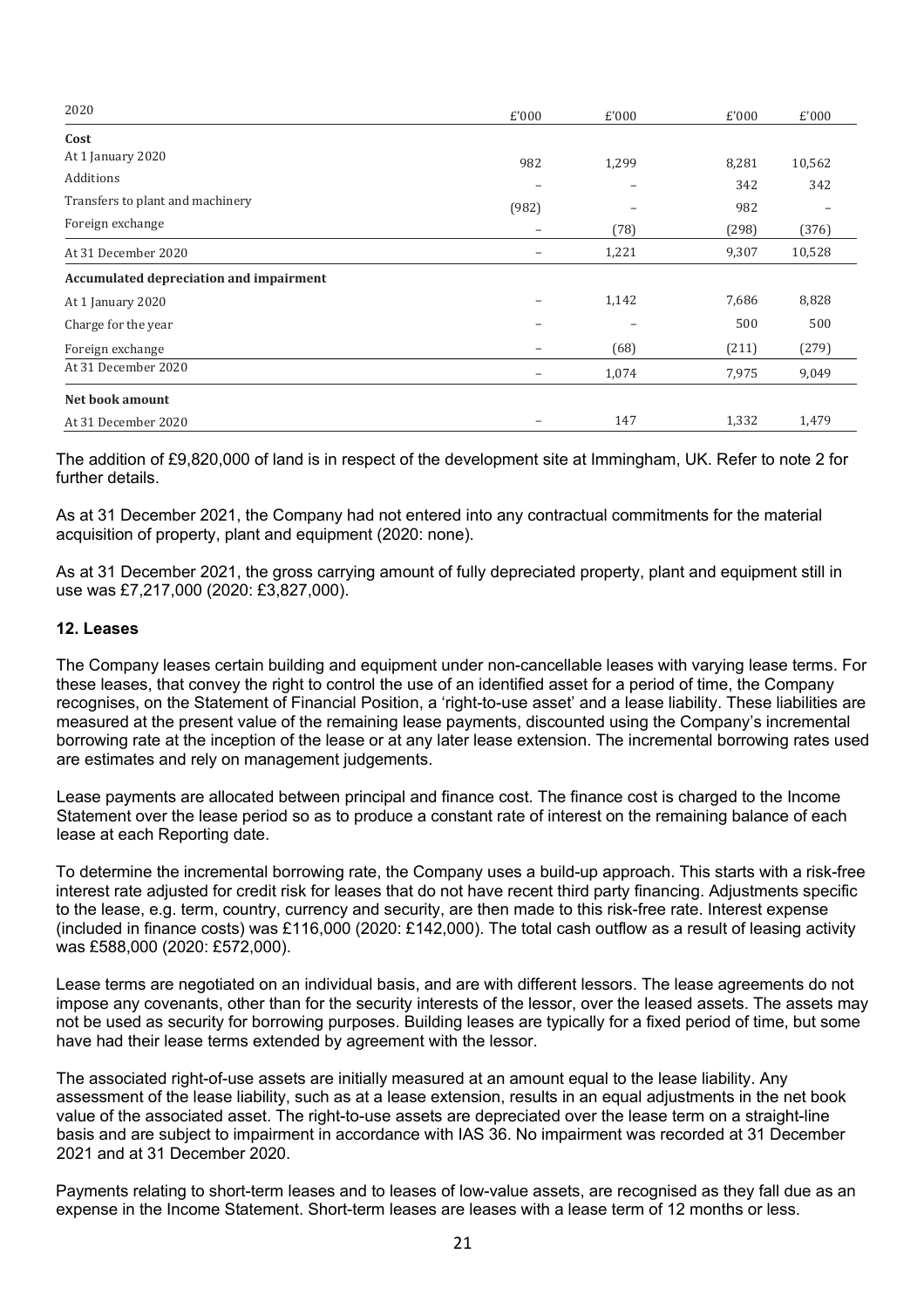Expenses related to short term leases and lease of low-value was £nil (2020: £2,000) and were included in administrative expenses.

| 2021                                                 | Equipment    | <b>Buildings</b> | Total        |
|------------------------------------------------------|--------------|------------------|--------------|
|                                                      | £'000        | £'000            | £'000        |
| Cost                                                 |              |                  |              |
| At 1 January 2021<br>Additions                       | 210          | 1,314<br>316     | 1,524<br>316 |
| Disposals                                            | (49)         | (88)             | (137)        |
| Foreign exchange                                     | $\mathbf{1}$ | 6                | 7            |
| At 31 December 2021                                  | 162          | 1,548            | 1,710        |
| <b>Accumulated depreciation</b><br>At 1 January 2021 | 122          | 749              | 871          |
| Charge for the year                                  | 44           | 415              | 459          |
| Disposals                                            | (45)         | (85)             | (130)        |
| Foreign exchange                                     |              | $10\,$           | $10\,$       |
| At 31 December 2021                                  | 121          | 1,089            | 1,210        |
| Net book amount<br>At 31 December 2021               | 41           | 459              | 500          |
|                                                      |              |                  |              |
|                                                      |              |                  |              |
|                                                      | Equipment    | <b>Buildings</b> | Total        |
| 2020                                                 | £'000        | £'000            | £'000        |
| Cost                                                 |              |                  |              |
| At 1 January 2020                                    | 168          | 1,096            | 1,264        |
| <b>Transfers to Buildings</b>                        | (35)         | 35               |              |
| Additions                                            | 85           | 211              | 296          |
| Foreign exchange                                     | (8)          | (28)             | (36)         |
| At 31 December 2020                                  | 210          | 1,314            | 1,524        |
| <b>Accumulated depreciation</b>                      |              |                  |              |
| At 1 January 2020                                    | 63           | 365              | 428          |
| Charge for the year                                  | 63           | 399              | 462          |
| Foreign exchange                                     | (4)          | (15)             | (19)         |
| At 31 December 2020                                  | 122          | 749              | 871          |
| Net book amount                                      |              |                  |              |
| At 31 December 2020                                  | 88           | 565              | 653          |

During 2021 the lease terms for the Company's offices in Ohio and Texas were extended. This resulted in an increase in the right-to-use assets of £316,000. The addition in 2020 of £296,000 related to the expansion of the Company's office space at its Oxford headquarters.

In 2021, an extension of the lease term for the Oxford headquarters, together with a reappraisal of the incremental borrowing rate of the lease and its remaining term, led to an effective net disposal in value of this lease of £22,000 (2020: £nil). In addition, there were sundry adjustments and corrections totaling £19,000 (2020: £nil) resulting in a net disposal in buildings lease values of £3,000.

During 2021 various equipment leases expired which have been derecognised. In addition, management's review of the lease assets resulted in the early derognision of a further equipment right-of-use asset. The net effect of derecognising these assets resulted in a net decrease of £4,000 (2020; £nil).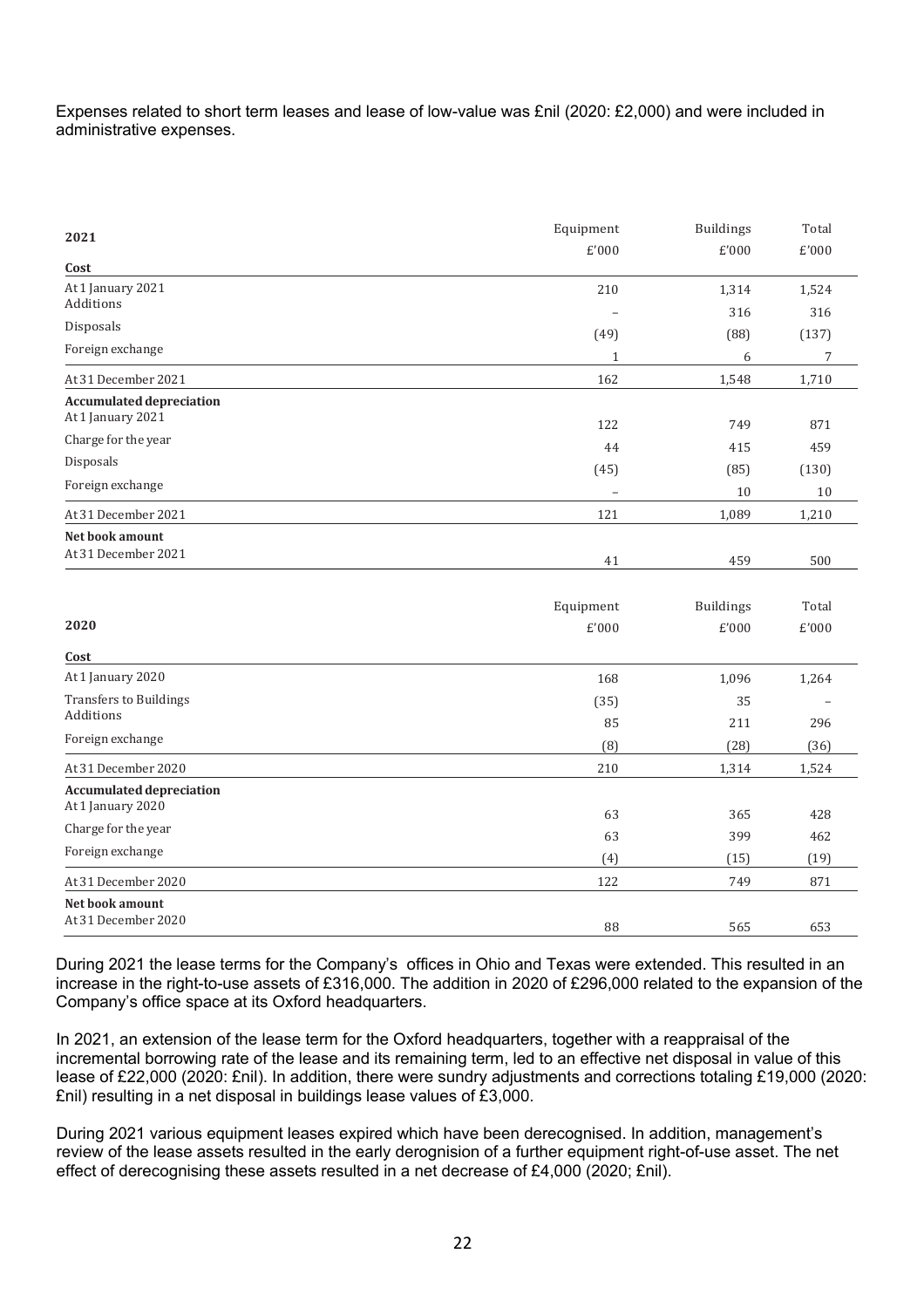| Lease liability | 2021  | 2020  |
|-----------------|-------|-------|
|                 | £'000 | £'000 |
| Current         | 397   | 470   |
| Non-Current     | 189   | 270   |
|                 | 586   | 740   |

# **13. Inventories**

Inventories are stated at the lower of cost or net realisable value less provision for impairment. Cost is determined on a first-in, first- out basis and includes transport and handling costs. In the case of manufactured products, cost includes all direct expenditure including production overheads. Where necessary, provision is made for obsolete, slow-moving and defective inventories. Items purchased for use in externally funded research and development projects are expensed to that contract immediately. Items held for the Company's own development are also expensed when acquired. Items purchased for ongoing commercial sale are held in inventory and expensed when used or sold.

|                               | 2021                     | 2020  |
|-------------------------------|--------------------------|-------|
|                               | £'000                    | £'000 |
| Raw materials and consumables | 286                      | 336   |
| Work in progress              | $\overline{\phantom{0}}$ | 45    |
| Finished goods                | 481                      | 589   |
| Total                         | 767                      | 970   |

Raw materials and consumables consist of parts that will be consumed in the manufacturing of reactors.

As at 31 December 2021, the Company had a total inventory provision of £771,000 (2020: £653,000). The Company recorded £118,000 (2020: £270,000) related to slow moving inventory in the Administrative expenses line of the Consolidated income statement.

# **14. Trade and other receivables**

|                   | 2021                           | 2020  |
|-------------------|--------------------------------|-------|
|                   | $\boldsymbol{\mathsf{E}}'$ 000 | £'000 |
| Trade receivables | 6                              | 110   |
| Deferred costs    | $\qquad \qquad -$              | 4,947 |
| Prepaid costs     | 748                            | 531   |
| Grants receivable | 158                            | 290   |
| Other receivables | 362                            | 304   |
| Total             | 1,274                          | 6,182 |

Trade receivables represent assets that are held for collection of contractual cash flows and those cash flows represent solely payments of principal and interest. Trade receivables, in general, are collected within 45 days of invoice date.

Deferred costs as at 31 December 2020 are in respect of a customer contract, for which the Company also recorded deferred revenue as shown in note 17, these costs were fully expensed in 2021.

Trade receivables and deferred costs (contract assets) are provided against where there is no reasonable expectation of recovery. Indicators that there is no reasonable expectation of recovery include, amongst others, the failure of a debtor to engage in a repayment plan with the Company, and a failure to make contractual payments for a period of greater than 90 days past due.

Impairment losses on trade receivables and contract assets are presented as net impairment losses within administrative expenses in the income statement. Subsequent recoveries of amounts previously written off are credited against the same line item.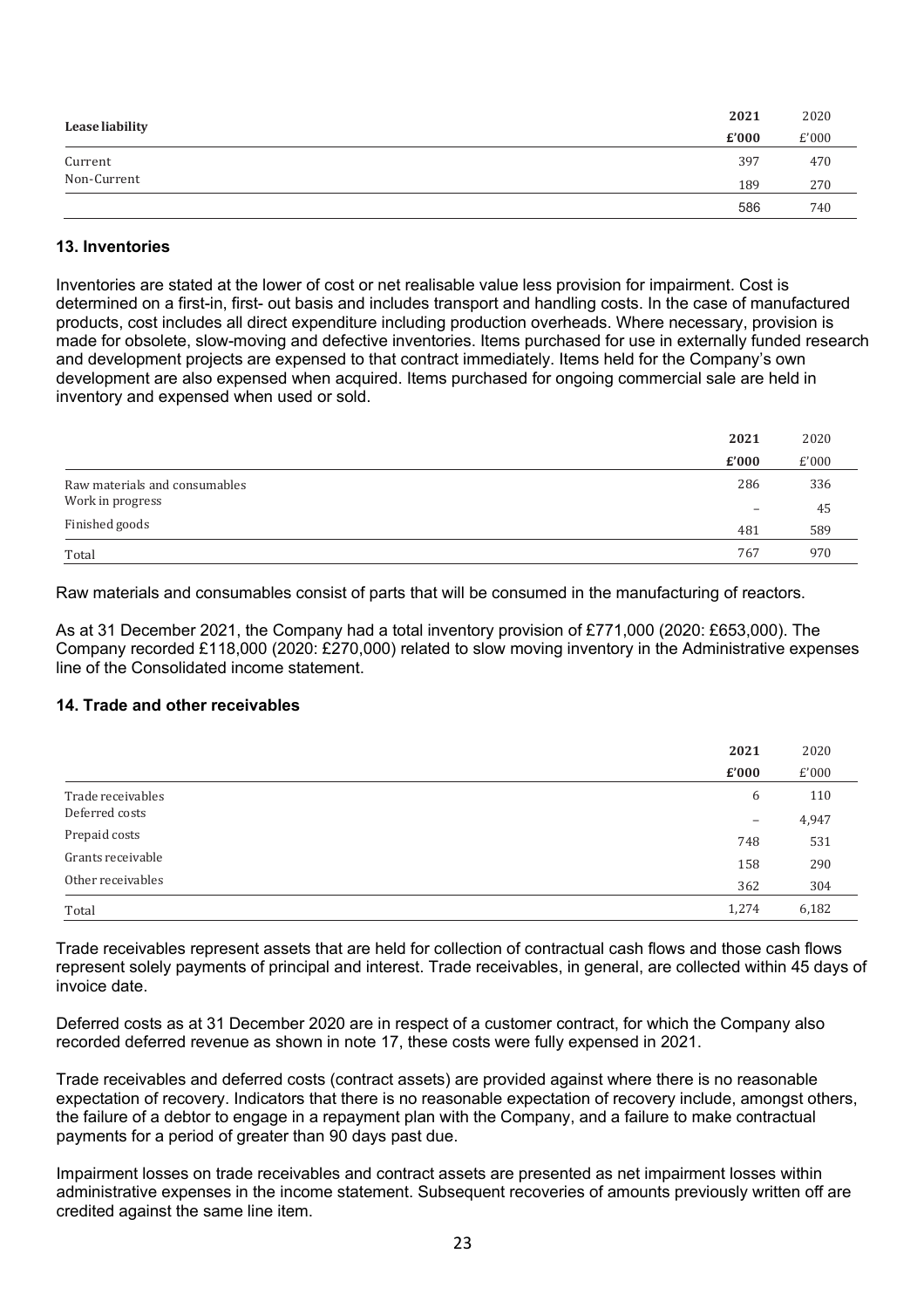Grants receivable of £158,000 as at 31 December 2021 were in respect of the Green Fuels Green Skies grant awarded to the Altalto project. Grants receivable of £290,000 as at 31 December 2020 also related to grant funding for the Altalto project from the UK DfT, under the Future Fuels for Flight and Freight Competition.

Other receivables consist of vendor deposits and sales taxes recoverable.

The Company applies the IFRS 9 simplified approach to measuring Expected Credit Loss ("ECL"), which uses a lifetime expected loss allowance for trade receivables. To measure the ECL, trade receivables have been grouped based on shared credit risk characteristics and the days past due. The Company will adjust its analysis based on the historical credit loss. The Company's historical credit loss experience may also not be representative of customer's actual default in the future. As part of the ECL analysis, it was noted that trade receivables are considered to be both short term and low credit risk and as such any provision would be trivial.

#### **15. Cash and cash equivalents**

Cash and cash equivalents includes cash in hand, deposits held at call with banks and other short-term highly liquid investments with original maturities of three months or less.

|                                                                                           | 2021   | 2020   |
|-------------------------------------------------------------------------------------------|--------|--------|
|                                                                                           | £'000  | £'000  |
| Cash and cash equivalents                                                                 | 25,506 | 13,051 |
| Total                                                                                     | 25,506 | 13,051 |
| Cash and cash equivalents is denominated in UK sterling, Euros and US dollars as follows. |        |        |
|                                                                                           | 2021   | 2020   |
|                                                                                           | £'000  | £'000  |
| Cash and cash equivalents UK                                                              |        |        |
| UK sterling denominated                                                                   | 16,908 | 6,584  |
| US dollar denominated                                                                     | 8,584  | 6,465  |
| Euro denominated                                                                          | 14     | 2      |
| Total                                                                                     | 25,506 | 13,051 |

#### **16. Trade and other payables**

|                                    | 2021  | 2020  |
|------------------------------------|-------|-------|
|                                    | £'000 | £'000 |
| Trade payables                     | 593   | 360   |
| Other taxation and social security | 203   | 31    |
| Accruals                           | 2,173 | 541   |
| Total                              | 2,969 | 932   |

Due to their short maturity, the fair value of trade and other payables is not considered to be materially different to their carrying values, based on discounted cash flows. All trade payables are due in 60 days or less (2020: 60 days or less).

#### **17. Deferred revenue**

Deferred revenue consists of contract liabilities as a result of instances in which the Company receives payments prior to the satisfaction of the performance obligation, as defined in IFRS 15. Deferred revenue is allocated to the respective performance obligations based on relative transaction prices and is recognised as the performance obligation is satisfied. Determining the performance obligations associated with the Company's contracts can require significant judgment.

The Company recognised the following liabilities associated with contracts with customers: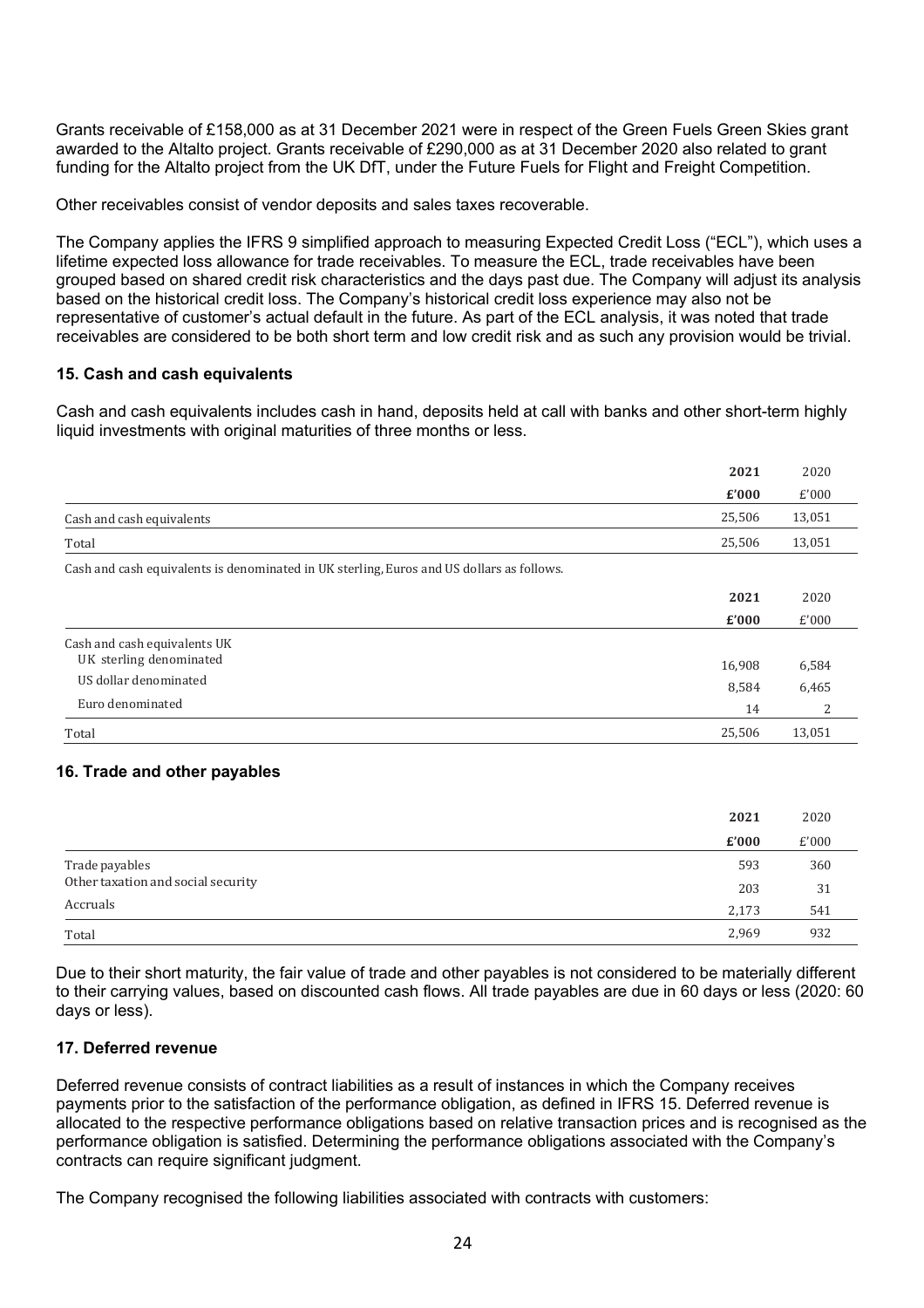| £'000                         | Catalyst | Reactor  | License | Total    |
|-------------------------------|----------|----------|---------|----------|
| At 1 January 2020             | 2,031    | 2,802    | 1.199   | 6,032    |
| Contract liabilities incurred | 1,155    | 969      |         | 2,124    |
| At 31 December 2020           | 3,186    | 3.771    | 1.199   | 8,156    |
| Contract liabilities incurred |          |          | 336     | 336      |
| Released deferred revenue     | (3, 186) | (3, 445) | (1,535) | (8, 166) |
| At 31 December 2021           |          | 326      |         | 326      |

The deferred revenue remaining at 31 December 2021, is shown on the balance sheet as a current liability. Deferred revenue totalling £8,166,000 has been recognised during 2021 as the related performance obligations have been met.

# **18. Post position financial events**

The following events took place after 31 December 2021.

#### **Grant of share options to Executives and employees**

In January 2022, the Company granted options under the 2021 Share Option Scheme totalling 11,378,282 to Executives and senior management in respect of 2021 performance and options totalling 1,500,000 to new employees who joined the Company during 2021. The exercise price was set at the time of grant at 8.00 pence being the highest of the share price at the last fund raising, the share price on the date of grant and the weighted average share price for the month prior to grant. The Executive Directors, Mr. Wareborn and Mr. Morris received a total of 2,343,750 and 2,109,376 options respectively, allocated equally between time-based and performancebased options.

#### **Directorate Change**

Andrew Morris, CFO, has advised the Board of his intention to leave Velocys in order to pursue other career opportunities. The intention is for Andrew to step down as CFO and Board Director on 30 June 2022. The recruitment process of the next CFO is underway.

#### **Sale and purchase option over Altalto Project site with Foresight Group LLP**

In March 2022 Altalto Immingham Ltd ("Altalto") a wholly owned subsidiary of Velocys plc sold its 100% interest in Rula Developments (Immingham) Ltd ("RDIL") for £9.75 million, with a call option for Altalto to re-purchase RDIL within three years paying up to £11.75 million plus a quarterly option fee of £100,000 during the option period. This allowed Altalto to settle the deferred consideration payable of £7.25 million from the transaction that took place in December 2021, when Altalto took up its option to purchase RDIL, the property development company which owns the project site in Immingham, North East Lincolnshire, UK. Additionally, and subject to the exercise of the re-purchase option, Altalto has agreed to grant Foresight a right of first refusal to invest up to £100 million into the project,

alongside British Airways and other future investors, once the full funding us required. The financial effects of this transaction have not been recognised at 31 December 2021.

#### **New Technical Centre in Ohio**

In March 2022 the Company secured a 15 year lease for a modern and sustainable facility of approximately 52,500 square feet of new building to be built near Columbus, Ohio. This will consolidate all our catalysis services, microchannel reactor core assembly and technology licensing under one roof. In line with our recent Placing Circular, this will involve a capital investment of up to  $£1.5$  million in the building enhancements to fit our specific needs and £4.8 million in reactor core assembly automation enabling steady output of at least 12 reactors per year. It is expected that we will start moving into the building in Q4 2022 and Q1 2023.

#### **Extension of Agreements with British Airways**

In March 2022, the Company agreed with British Airways ("BA") to extend both the UK Altalto project Joint Development Agreement and the Option Agreement for BA to acquire 50% of Altalto Ltd by one year to 31 March 2023. The original option was signed on 12 May 2020 and initially extended on 30 March 2021.